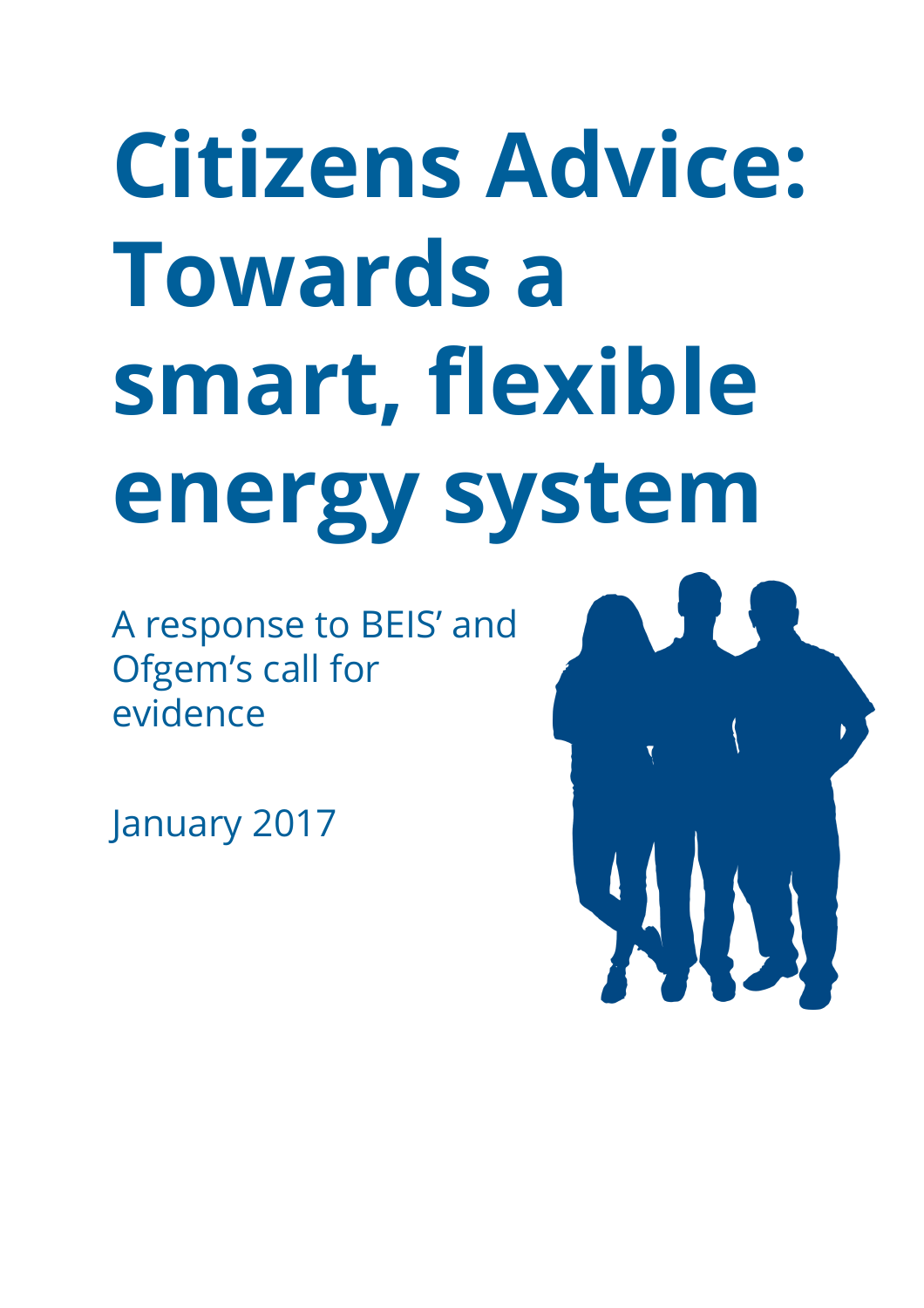### **Contents**

| <b>Introduction</b>                           | $\overline{\mathbf{3}}$ |
|-----------------------------------------------|-------------------------|
| <b>Enabling storage</b>                       | 6                       |
| <b>Question 1</b>                             | 6                       |
| <b>Question 2</b>                             | 6                       |
| <b>Question 3</b>                             | 6                       |
| <b>Question 4</b>                             | 6                       |
| <b>Question 5</b>                             | $\overline{7}$          |
| <b>Aggregators</b>                            | 8                       |
| <b>Question 7</b>                             | 8                       |
| <b>Question 9</b>                             | 9                       |
| <b>Smart tariffs</b>                          | 11                      |
| <b>Question 15</b>                            | 11                      |
| <b>Question 16</b>                            | 14                      |
| <b>Question 17</b>                            | 14                      |
| <b>Question 18</b>                            | 14                      |
| <b>Smart distribution tariffs</b>             | 15                      |
| <b>Question 19</b>                            | 15                      |
| <b>Question 20</b>                            | 16                      |
| <b>Question 22</b>                            | 17                      |
| <b>Other Government policies</b>              | 17                      |
| <b>Question 27</b>                            | 17                      |
| <b>Smart appliances</b>                       | 18                      |
| <b>Question 28</b>                            | 18                      |
| <b>Question 29</b>                            | 20                      |
| <b>Question 31</b>                            | 23                      |
| <b>Question 32</b>                            | 24                      |
| <b>Ultra Low Emission Vehicles</b>            | 25                      |
| <b>Question 33</b>                            | 25                      |
| <b>Consumer engagement with DSR</b>           | 27                      |
| <b>Question 39</b>                            | 27                      |
| <b>Consumer protection and cyber security</b> | 28                      |
| <b>Question 40</b>                            | 28                      |
|                                               |                         |

**1**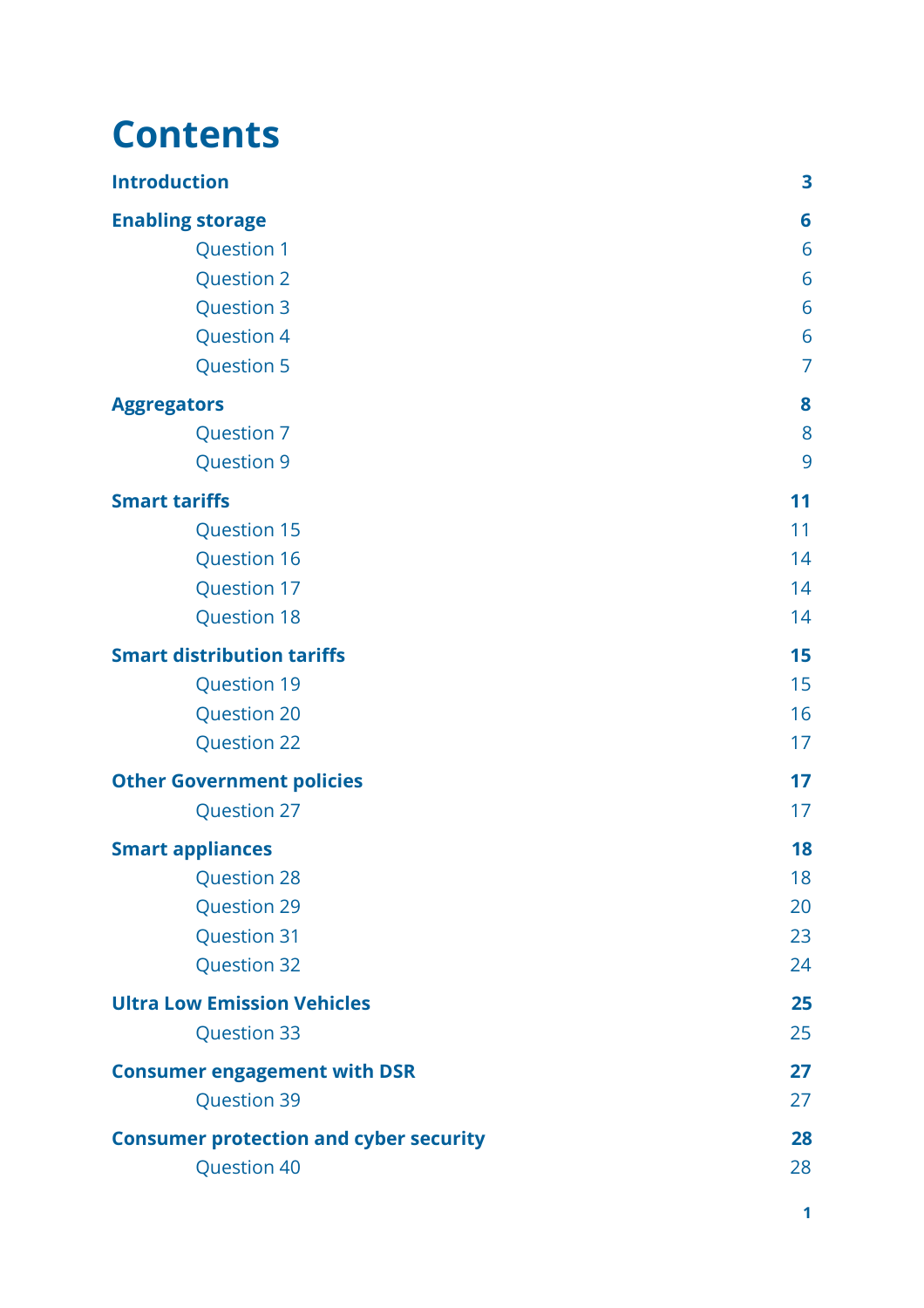| <b>Question 41</b>                | 33 |
|-----------------------------------|----|
| <b>Roles and responsibilities</b> | 34 |
| <b>Question 45</b>                | 34 |
| <b>Innovation</b>                 | 35 |
| <b>Question 48</b>                | 35 |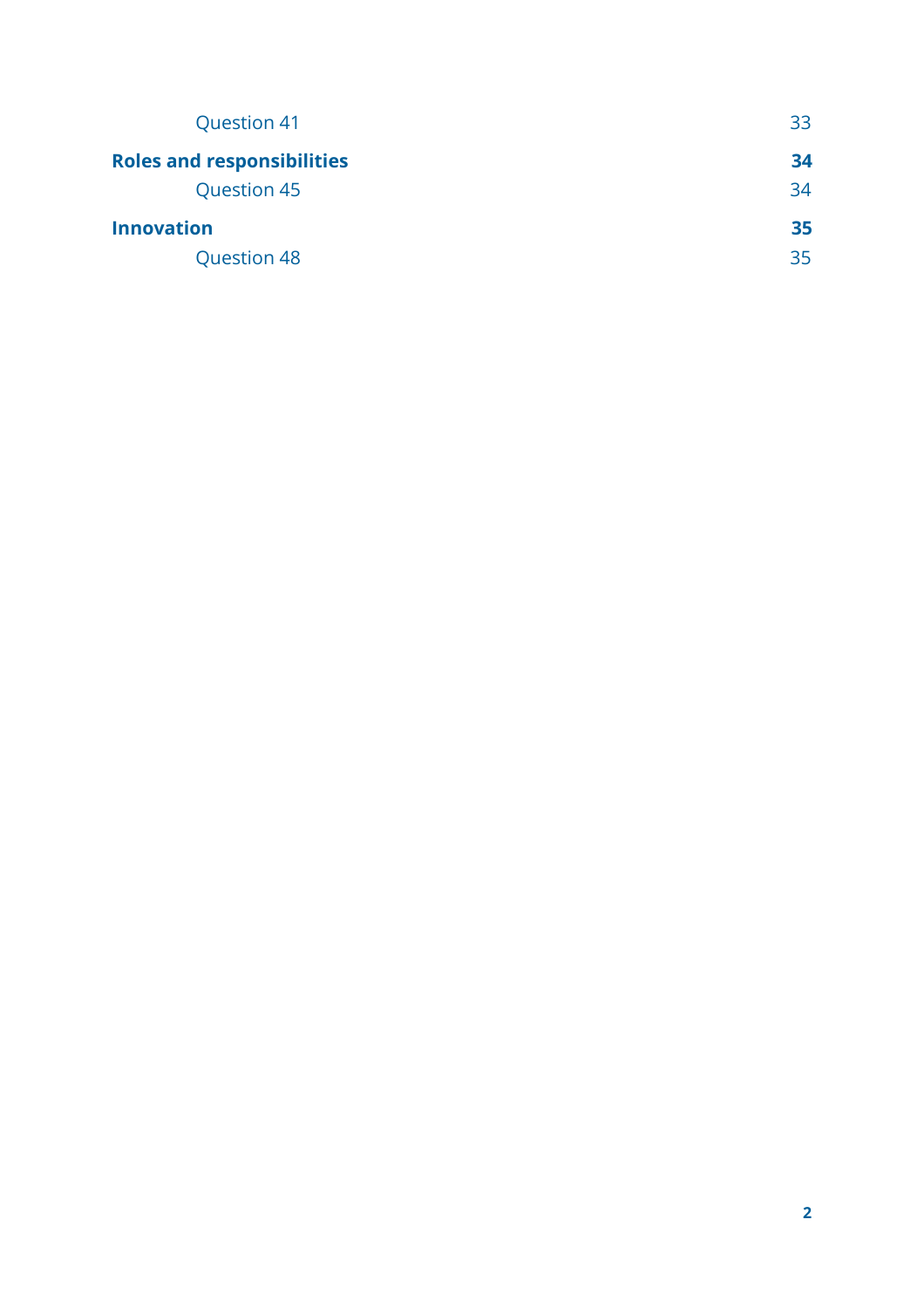# <span id="page-3-0"></span>**Introduction**

This document contains Citizens Advice's response to the [call for evidence](https://www.gov.uk/government/uploads/system/uploads/attachment_data/file/576367/Smart_Flexibility_Energy_-_Call_for_Evidence1.pdf)<sup>1</sup> from the Department for Business, Energy and Industrial Strategy (BEIS) and Ofgem on "a smart, flexible energy system". Citizens Advice have statutory responsibilities to represent energy consumers in Great Britain in accordance with the 2007 Consumers, Estate Agents and Redress Act.

We greatly welcome this joint call for evidence as it puts a timely focus on the fast-changing UK energy system. As the country is striving to meet its emission reduction targets, more intermittent and distributed generation has been connected to the grid, which has brought with it challenges related to balancing the system. New technological developments such as electricity storage, electric vehicles, smart meters, and automated demand side response (DSR) bear great promise but are either still too costly to reach a mass market or have been held up by technical difficulties. This has left the UK behind the USA, Canada and China in terms of moving towards a smarter, more flexible energy system.

Whilst this consultation covers many topics which are relevant to addressing these challenges, we are concerned that its structure may end up missing both the bigger opportunities and the bigger problems in the move to a smarter, more flexible energy system. There is a risk that by narrowly dividing questions into different technologies, actors and policies, the overlaps and conflicts between them may be missed. Furthermore, the challenge Government faces will not be to devise a policy that is good for storage, for example, or which supports aggregators, or accurately prices system costs of intermittent generation. Rather, the challenge is to devise a suite of policies that achieve all these things, combining a multitude of incentives, causes, and possible solutions without picking winners and losers, that can take account of changing tech trends, market conditions and future consumer behaviour, and that keep the cost burden on consumers low.

As it is still at an early stage, we do not expect immediate answers to these very difficult questions. But it would be helpful to have a clearer indication of the Government's and regulator's plans, and how they intend to weave these separate threads into a cohesive garment.

In our 25 responses to BEIS' and Ofgem's questions we have drawn on our experience as an energy champion and advice charity. Last year we helped fix 208,000 energy problems through our local network and our helpline.

<sup>&</sup>lt;sup>1</sup> A smart, flexible energy system: A call for evidence (2016) Ofgem, BEIS [https://www.gov.uk/government/uploads/system/uploads/attachment\\_data/file/576367/Smart\\_Fle](https://www.gov.uk/government/uploads/system/uploads/attachment_data/file/576367/Smart_Flexibility_Energy_-_Call_for_Evidence1.pdf) [xibility\\_Energy\\_-\\_Call\\_for\\_Evidence1.pdf](https://www.gov.uk/government/uploads/system/uploads/attachment_data/file/576367/Smart_Flexibility_Energy_-_Call_for_Evidence1.pdf)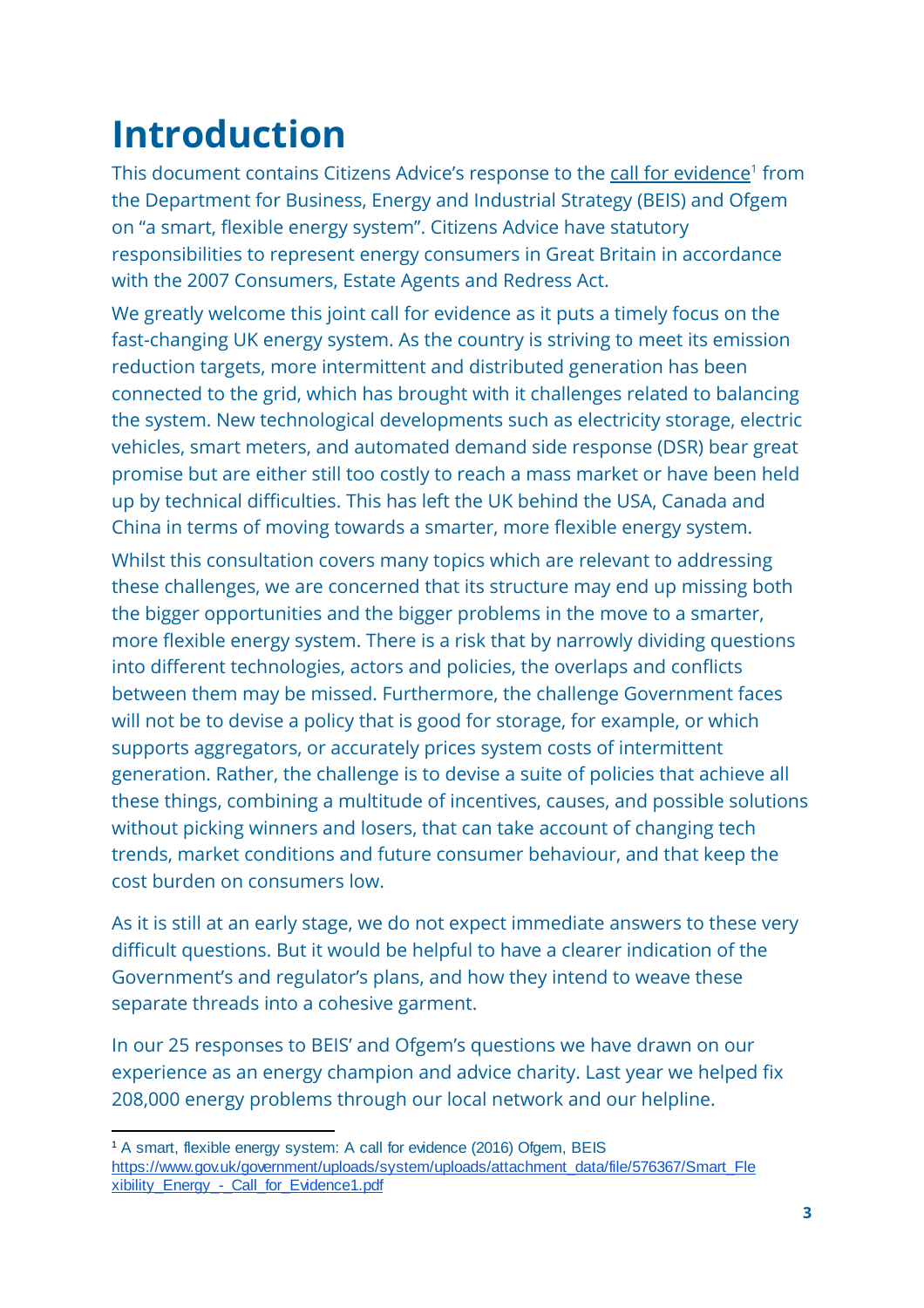We have conducted research and published reports on multiple topics related to smart and flexible energy systems, including consumer [attitudes to energy data](http://webarchive.nationalarchives.gov.uk/20140728011208/http://www.consumerfutures.org.uk/reports/smart-and-clear-customer-attitudes-to-communicating-rights-and-choices-on-energy-data-privacy-and-access) [privacy](http://webarchive.nationalarchives.gov.uk/20140728011208/http://www.consumerfutures.org.uk/reports/smart-and-clear-customer-attitudes-to-communicating-rights-and-choices-on-energy-data-privacy-and-access) (2014)<sup>2</sup>, [smart appliances](https://www.citizensadvice.org.uk/Global/CitizensAdvice/Energy/PolicybriefingSmartappliances.pdf) (2015)<sup>3</sup>, [low carbon generation policies and](https://www.citizensadvice.org.uk/Global/CitizensAdvice/Energy/GeneratingValue.pdf) [what they cost consumers](https://www.citizensadvice.org.uk/Global/CitizensAdvice/Energy/GeneratingValue.pdf) (2015)<sup>4</sup>, [vulnerable consumers and the smart meter](https://www.citizensadvice.org.uk/Global/CitizensAdvice/Energy/IRsmartmetersandvulnerableconsumers%20(1)%20(1).pdf) [rollout](https://www.citizensadvice.org.uk/Global/CitizensAdvice/Energy/IRsmartmetersandvulnerableconsumers%20(1)%20(1).pdf) (2015)<sup>5</sup>, [early consumer experience of smart meters](https://www.citizensadvice.org.uk/Global/CitizensAdvice/Energy/Energy%20Consultation%20responses/Early%20consumer%20experiences%20of%20smart%20meters%20-%20Research%20summary.pdf) (2016)<sup> $6$ </sup>, [distribution](https://www.citizensadvice.org.uk/Global/CitizensAdvice/Energy/Energy%20Consultation%20responses/Tackling%20Tariff%20Design.pdf) tariff design (2016)<sup>7</sup>, disruptions to the energy industry and their effects on [consumers](https://www.citizensadvice.org.uk/Global/CitizensAdvice/Energy/DisruptedDecade.pdf) (2016) $<sup>8</sup>$ , and we are currently conducting research into time of use</sup> tariffs and their system and customer benefits.

Throughout our responses, our arguments are based on fundamental principles and values, supported by evidence, that we believe should guide the UK's transition towards a smarter, flexible energy system. Below is a summary of these principles with examples of how we have applied them to different issues covered in our consultation responses:

- **Limiting costs to consumers:** for example when deciding which governance regime to put in place for aggregators;
- **Consumer protection**: to limit the liability of early users of smart tariffs who find they do not work for them;
- **Transparency:** to ensure consumers are clear on who uses the data generated by their smart appliances, when and why;

<sup>&</sup>lt;sup>2</sup> Smart and clear: Customer attitudes to communicating rights and choices on energy data privacy and access (2014) Consumer Futures

[http://webarchive.nationalarchives.gov.uk/20140728011208/http://www.consumerfutures.org.u](http://webarchive.nationalarchives.gov.uk/20140728011208/http://www.consumerfutures.org.uk/reports/smart-and-clear-customer-attitudes-to-communicating-rights-and-choices-on-energy-data-privacy-and-access)k [/reports/smart-and-clear-customer-attitudes-to-communicating-rights-and-choices-on-energy-d](http://webarchive.nationalarchives.gov.uk/20140728011208/http://www.consumerfutures.org.uk/reports/smart-and-clear-customer-attitudes-to-communicating-rights-and-choices-on-energy-data-privacy-and-access)a [ta-privacy-and-access](http://webarchive.nationalarchives.gov.uk/20140728011208/http://www.consumerfutures.org.uk/reports/smart-and-clear-customer-attitudes-to-communicating-rights-and-choices-on-energy-data-privacy-and-access)

<sup>&</sup>lt;sup>3</sup> Policy briefing: Energy saving and smart appliances (2015) Citizens Advice [https://www.citizensadvice.org.uk/Global/CitizensAdvice/Energy/PolicybriefingSmartappliances.](https://www.citizensadvice.org.uk/Global/CitizensAdvice/Energy/PolicybriefingSmartappliances.pdf) [pdf](https://www.citizensadvice.org.uk/Global/CitizensAdvice/Energy/PolicybriefingSmartappliances.pdf)

<sup>4</sup> Generating Value? A Consumer Friendly Electricity Generation Policy (2015) Citizens Advice <https://www.citizensadvice.org.uk/Global/CitizensAdvice/Energy/GeneratingValue.pdf>

<sup>5</sup> Vulnerable consumers and the smart meter rollout: Analysis of information request (2015) Citizens Advice

[https://www.citizensadvice.org.uk/Global/CitizensAdvice/Energy/IRsmartmetersandvulnerableco](https://www.citizensadvice.org.uk/Global/CitizensAdvice/Energy/IRsmartmetersandvulnerableconsumers%20(1)%20(1).pdf) [nsumers%20\(1\)%20\(1\).pdf](https://www.citizensadvice.org.uk/Global/CitizensAdvice/Energy/IRsmartmetersandvulnerableconsumers%20(1)%20(1).pdf)

<sup>6</sup> Early consumer experiences of smart meters (2016) Citizens Advice

[https://www.citizensadvice.org.uk/Global/CitizensAdvice/Energy/Energy%20Consultation%20res](https://www.citizensadvice.org.uk/Global/CitizensAdvice/Energy/Energy%20Consultation%20responses/Early%20consumer%20experiences%20of%20smart%20meters%20-%20Research%20summary.pdf) [ponses/Early%20consumer%20experiences%20of%20smart%20meters%20-%20Research%20s](https://www.citizensadvice.org.uk/Global/CitizensAdvice/Energy/Energy%20Consultation%20responses/Early%20consumer%20experiences%20of%20smart%20meters%20-%20Research%20summary.pdf) [ummary.pdf](https://www.citizensadvice.org.uk/Global/CitizensAdvice/Energy/Energy%20Consultation%20responses/Early%20consumer%20experiences%20of%20smart%20meters%20-%20Research%20summary.pdf)

<sup>&</sup>lt;sup>7</sup> Tackling Tariff Design: Making distribution network costs work for consumers (2016) Citizens Advice

[https://www.citizensadvice.org.uk/Global/CitizensAdvice/Energy/Energy%20Consultation%20res](https://www.citizensadvice.org.uk/Global/CitizensAdvice/Energy/Energy%20Consultation%20responses/Tackling%20Tariff%20Design.pdf) [ponses/Tackling%20Tariff%20Design.pdf](https://www.citizensadvice.org.uk/Global/CitizensAdvice/Energy/Energy%20Consultation%20responses/Tackling%20Tariff%20Design.pdf)

 $\frac{8}{3}$  The disrupted decade: 4 disruptions that will shake things up for energy consumers (2016) Citizens Advice

<https://www.citizensadvice.org.uk/Global/CitizensAdvice/Energy/DisruptedDecade.pdf>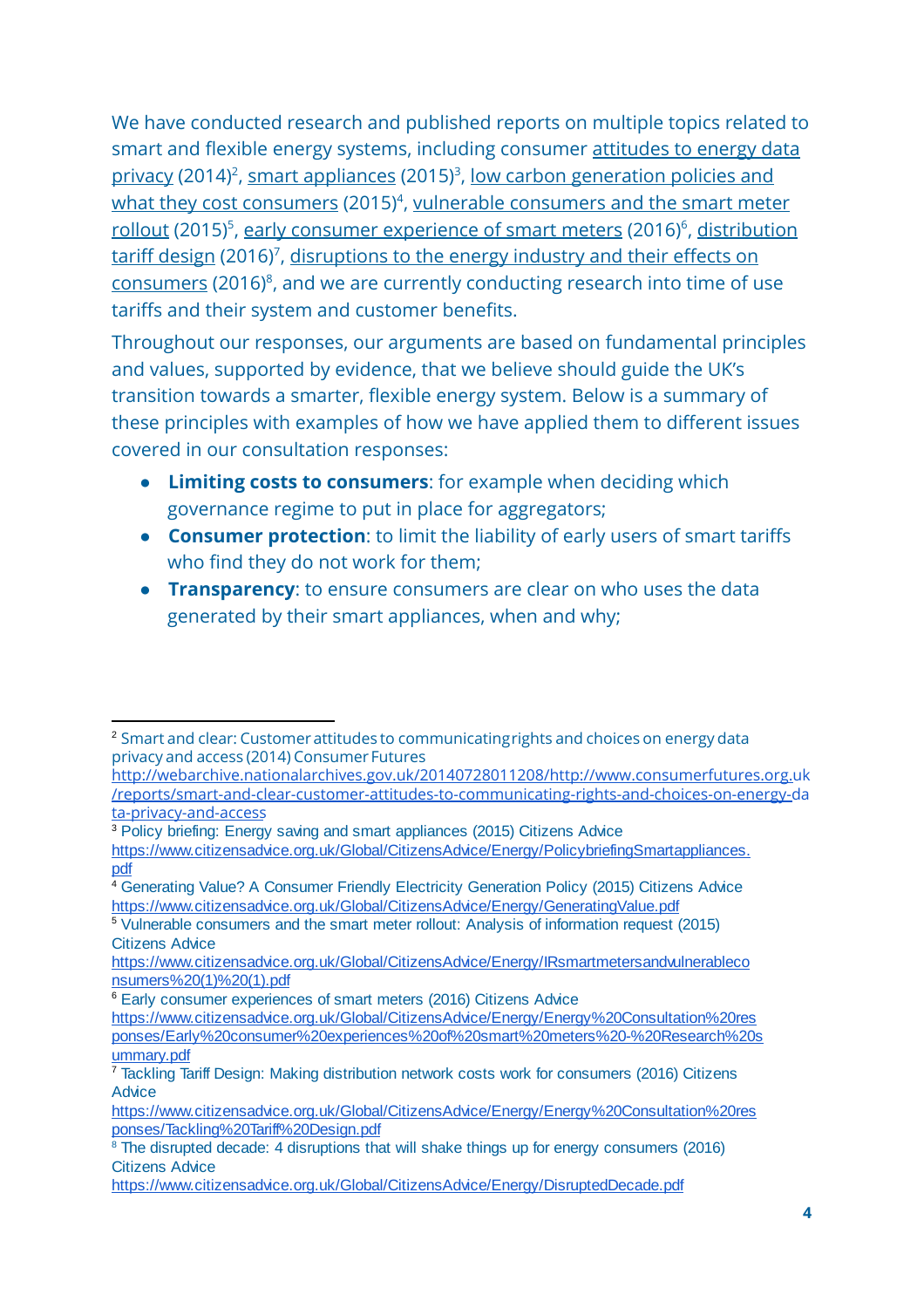- **Security:** of consumers' data and privacy when using smart energy devices, which requires the development of sound, uniform standards across the industry;
- **Information:** which is relevant, understandable, true, accessible, free and complete; as the energy system becomes more complex, as smart tariffs, meters and other appliances fill the market, information will be key;
- **Fairness:** for example when deciding who should pay for the development of smart charging infrastructure for electric vehicles;
- **Cost-reflectivity**: for example in distributed generation support;
- Vulnerability: to ensure vulnerable consumers are not adversely affected by products or services which might not be suitable to them, but equally that they do not suffer indirectly because they are not able to access them.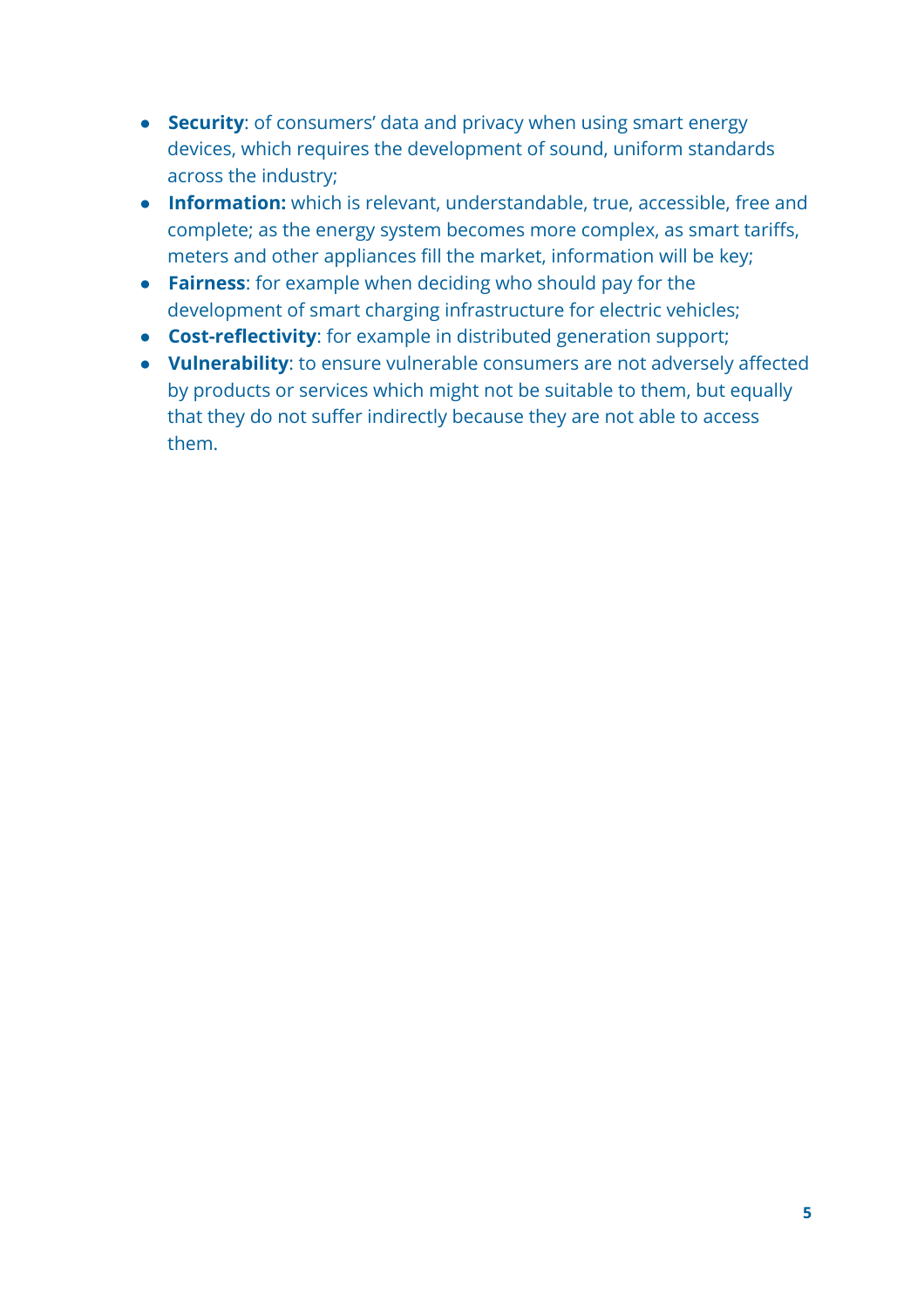# <span id="page-6-0"></span>**Enabling storage**

#### <span id="page-6-1"></span>**Question 1**

#### Have we identified and correctly assessed the main policy and regulatory **barriers to the development of storage?**

Yes - Citizens Advice agrees with the assessment of issues facing storage with regard to regulatory barriers to development.

#### <span id="page-6-2"></span>**Question 2**

#### Have we identified and correctly assessed the issues regarding network **connections for storage?**

Yes - Citizens Advice agrees with the assessment of issues facing storage with regard to network connections.

#### <span id="page-6-3"></span>**Question 3**

#### Have we identified and correctly assessed the issues regarding storage and **network charging?**

Yes - Citizens Advice agrees with the assessment of issues facing storage with regard to network charging arrangements.

#### <span id="page-6-4"></span>**Question 4**

#### Are there sufficient existing safeguards to enable the development of a **competitive market for storage?**

#### **Are there any circumstances in which network companies should own storage? Please provide evidence to support your views.**

Our preferred approach to networks' use of storage is for networks to contract with third party owners for storage assets to support network operation. At present, this is preferable to network ownership of storage assets. While we agree there is some risk of inefficiency given networks' monopoly position in contracting storage assets in their area, this is already inherently the case with conventional network activity that is still the main alternative. The prospect of a mostly-competitive market for network-supporting storage compared with the mostly-uncompetitive procurement of cable reinforcement should in most circumstances be helpful for consumers.

The possible deployment of storage to support network operation emphasises the importance of the total expenditure approach (totex) developed in the RIIO network price control settlements. As future price controls develop, the incentive structures should continue to push networks away from seeking to expand their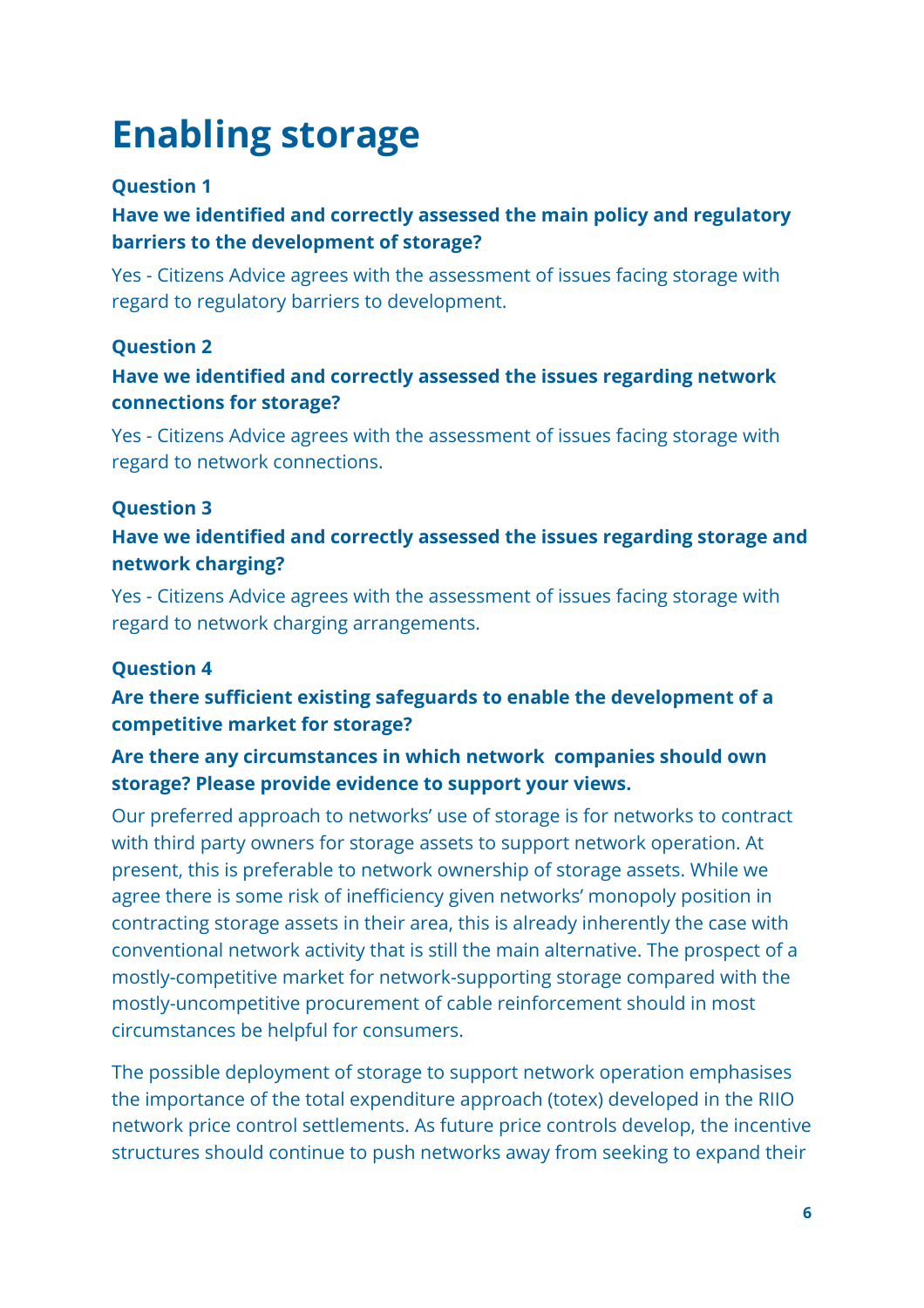regulated asset bases in cases where efficient and low-cost operation of the network does not require them to own physical assets. Both historical economic incentives and network organisational culture have tended to lead to assets which can be built and owned by networks being preferred over non-physical or non-owned alternatives. A well-structured totex incentive would remove that tendency, putting non-network owned storage on an equal playing field with other investments network companies might make to improve the performance of their networks.

#### <span id="page-7-0"></span>**Question 5**

**Do you agree with our assessment of the regulatory approaches available to provide greater clarity for storage? Please provide evidence to support your views, including any alternative regulatory approaches that you believe we should consider, and your views on how the capacity of a storage installation should be assessed for planning purposes.**

We would expect in time a move to a definition which accurately reflects the operation of storage. This most closely resembles option D on page 36 of the consultation. We recognise that finding parliamentary time for primary legislation may not occur quickly. However, we are wary that the current approach, which is in essence a workaround to accommodate a technology that was not anticipated when the regulations were being drawn up, could become a more difficult problem to resolve if left on the books while an expansion in the use of storage technologies occurs. We have not seen evidence that the time it would take to pass legislation would be fatal either to the storage sector or to the Government's wider goals of pursuing a smart and flexible electricity system.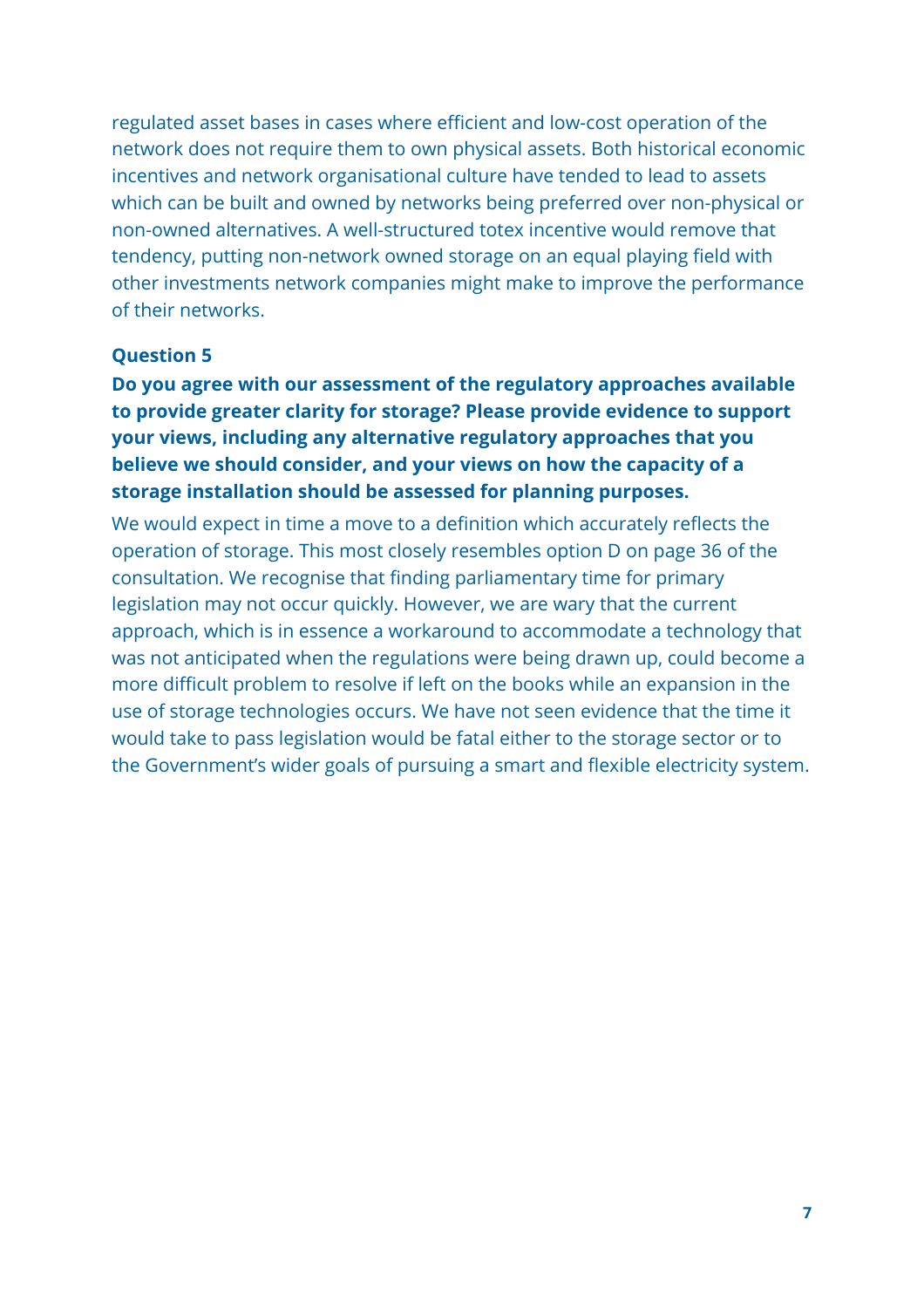# <span id="page-8-0"></span>**Aggregators**

#### <span id="page-8-1"></span>**Question 7**

**What are the impacts of the perceived barriers for aggregators and other market participants? Please provide your views on:**

- **● balancing services;**
- **● extracting value from the balancing mechanism and wholesale market;**
- **● other market barriers; and**
- **● consumer protection.**

#### **Do you have evidence of the benefits that could accrue to consumers from removing or reducing them?**

Our principal expertise and interest in responding to this question concerns consumer protection. As with other elements in the supply market, aggregators currently work overwhelmingly with large non-domestic consumers and may not penetrate the micro, small or medium sized enterprise (SME) and domestic markets for a considerable period of time. It is nevertheless imperative that rules and policies are not made with only contemporary users in mind.

We do not think that consumer protection is a barrier to growth of aggregator services. It is arguable that the opposite should be the case - strong consumer protection will give SME and domestic customers confidence in engaging with aggregators in the future. The phrasing of question 7 is unfortunate as it suggests that consumer protection is perceived as a barrier by aggregators which is not supported by Ofgem's recent DSR provider and user survey.<sup>9</sup>

There is currently no additional consumer protection for customers of aggregators beyond the economy-wide provisions on data protection and contract law, and consumer protection regulations (including Consumer Protection from Unfair Trading Regulations). Another possible element for non-domestic consumers specifically are the Business Protection from Misleading Marketing Regulations (BPMMRs), which, among several bodies, Ofgem has the ability to employ. We would argue that aggregators are an advanced form of the Third Party Intermediaries (TPIs) covered by these regulations. Using the BPMMRs as an additional consumer protection tool in relation to aggregators needs to be strongly considered and clarified in consultation with Ofgem.

<sup>9</sup> Industrial & Commercial demand-side response in GB: barriers and potential (2016) Ofgem https://www.ofgem.gov.uk/system/files/docs/2016/10/industrial\_and\_commercial\_demand-side [response\\_in\\_gb\\_barriers\\_and\\_potential.pd](https://www.ofgem.gov.uk/system/files/docs/2016/10/industrial_and_commercial_demand-side_response_in_gb_barriers_and_potential.pdf)f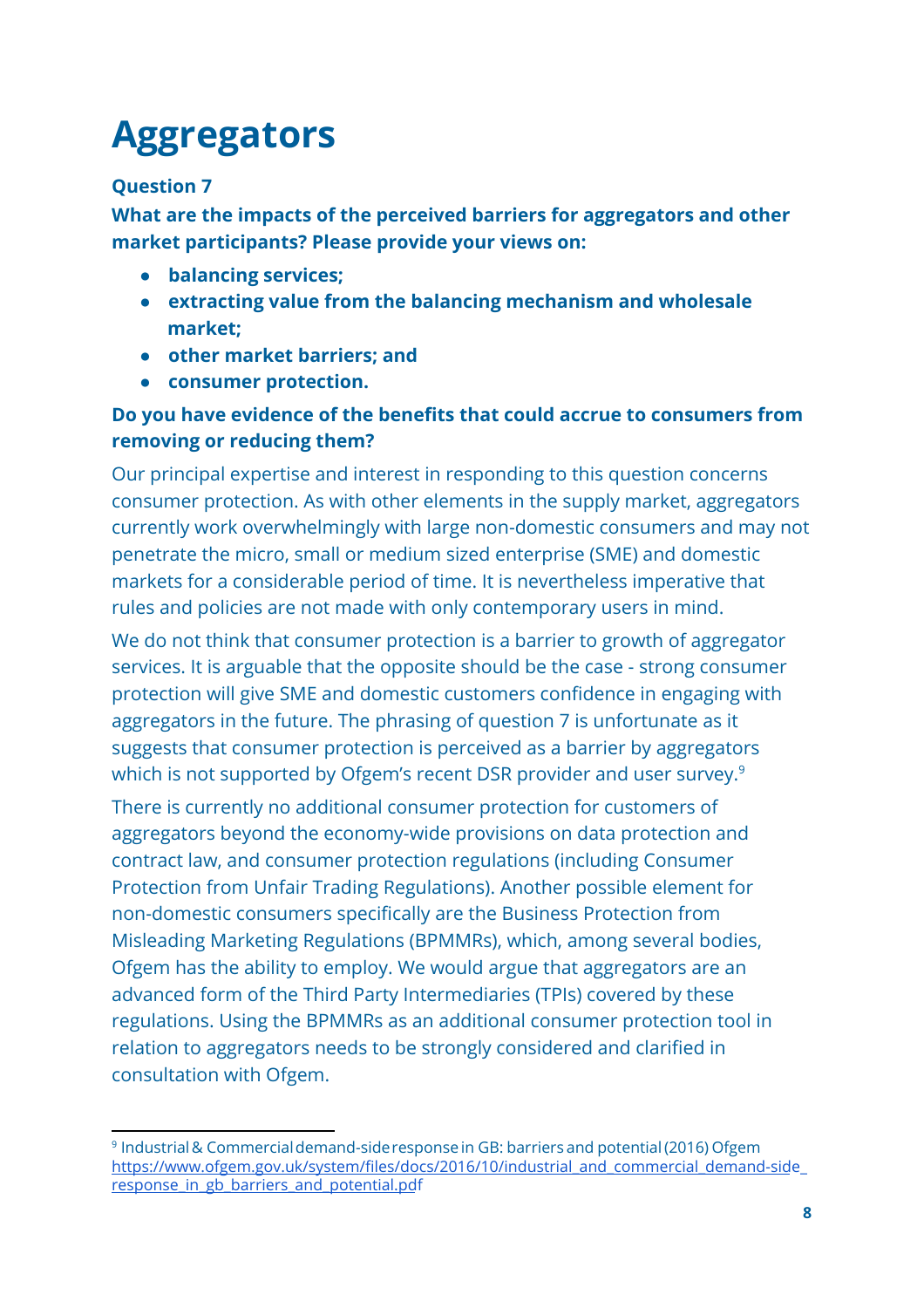In conclusion, we cannot see the current consumer protection regime inhibiting the behaviour of the type of aggregators we should be looking to encourage. Similarly, we cannot see any benefit to consumers of removing any existing protections. Indeed there needs to be extra clarity on whether aggregators are being considered as Third Party Intermediaries.

We currently do not hold evidence on consumer complaints or satisfaction levels with regard to aggregator services to underpin the points made above, since larger businesses do not use the Citizens Advice Consumer Service or the Extra Help Unit.

However, evidence from our own research into the smart meter rollout to SMEs suggests a high degree of apathy which means SMEs are forgoing the associated potential benefits, including the potential use of aggregators. Whilst 53% of respondents were aware that smart meters were available to their business, only 18% have tried to find out more information about them. More generally there is a 'gap' between aspiration to use smart technology to cut demand, and how to actually achieve this - of those with smart meters surveyed, only 28% were checking their data weekly.<sup>10</sup> This could be seen as a market barrier for aggregators.

#### <span id="page-9-0"></span>**Question 9**

#### **What are your views on the pros and cons of the options outlined in Table 5? Please provide evidence for your answers.**

With the right principles applied from the start in the non-domestic market, potential detriment should be minimised upon the introduction of aggregators in the domestic market. It seems unlikely that the latter will be substantially attractive to aggregators in the short-term, possibly not until the smart meter rollout is complete.

Citizens Advice will work with Ofgem to monitor consumer experience and outcomes, as we do with all emerging changes and potential issues in the energy market. We have recently increased our specific monitoring of TPI issues (in the non-domestic market) and will analyse and report on aggregator-based consumer issues as and when they come into the Consumer Service (though this is likely to not be for some time).

With regards to the various code options, there needs to be a consideration of how existing codes of conduct for TPIs will enable or influence aggregator-TPIs. It is likely that they will grow to encompass the latter and indeed they are already changing. For example, the previously  $E.ON$ -managed code<sup>11</sup> is shifting to a more

<sup>&</sup>lt;sup>10</sup> Publishing date to be confirmed

<sup>&</sup>lt;sup>11</sup> TPI Code of Practice [http://www.tpicodeofpractice.co.uk](http://www.tpicodeofpractice.co.uk/)/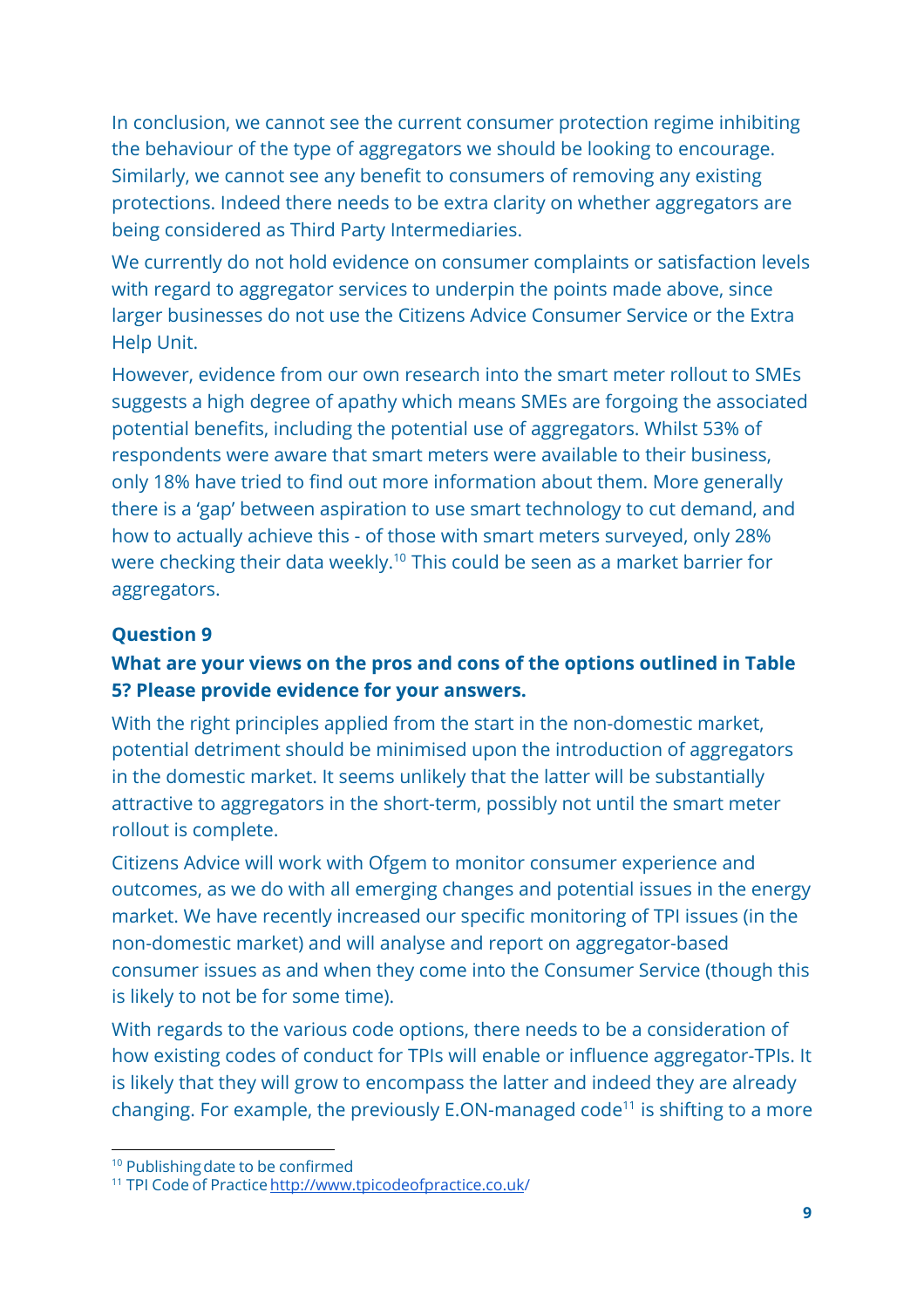principles-based set-up in line with Ofgem's regulatory philosophy. It is possible that these codes will increase in number in the absence of a central, Ofgem-run one. Some will be more capable of embracing aggregators than others. We would thus urge BEIS to discuss the future plans with the relevant code managers themselves as a starting point. For example, the Energy Managers Association (EMA) code already refers to aggregators.

Whatever code(s) or equivalent that emerges will need to consider the following issues:

- **Transparency:** consumers will need to understand how DSR works, and their obligations and rights in the process. Costs and implication of future costs if settings are changed should be made clear to customers.
- **Data protection:** here code(s) could build on BEIS' smart metering data access and privacy framework which ensures that consumers must opt-in for the most detailed collection of their data and that they are well-informed about who accesses their data for what purpose. Equally, aggregators will need to be able to demonstrate how they ensure securely transmit and store customers' energy usage data.
- **Vulnerability:** DSR may not be appropriate for all consumers especially those with health concerns. Aggregators will need to adequately assess the appropriateness of an offering to consumers and also how they will deal with any changes to a customer's circumstances (given vulnerability levels do change).
- **Charging:** there is a case for guidelines being set out for how customers are charged generally and how to factor in potential impacts of network movements that could incur costs to all customers.
- **Standards:** as per the recent Bonfield Review<sup>12</sup>, if an aggregator installs equipment or energy saving measures as part of their delivery to a provider of reduced demand then this must meet minimum standards and provide consumers with access to redress should things go wrong.

The third set of options - licensing in various forms - we currently consider disproportionate to the size that the aggregator market has and the types of customers they have (mainly large non-domestic). Continuing with our line of argument that aggregators are a form of TPIs, licensing them would also put them in an inconsistent position to other TPIs.

<sup>&</sup>lt;sup>12</sup> Each Home Counts: An Independent Review of Consumer Advice, Protection, Standards and Enforcement for Energy Efficiency and Renewable Energy (2016) Dr Peter Bonfield, OBE, FREng https://www.gov.uk/government/uploads/system/uploads/attachment\_data/file/578749/Each\_Ho me\_Counts\_December\_2016\_.pdf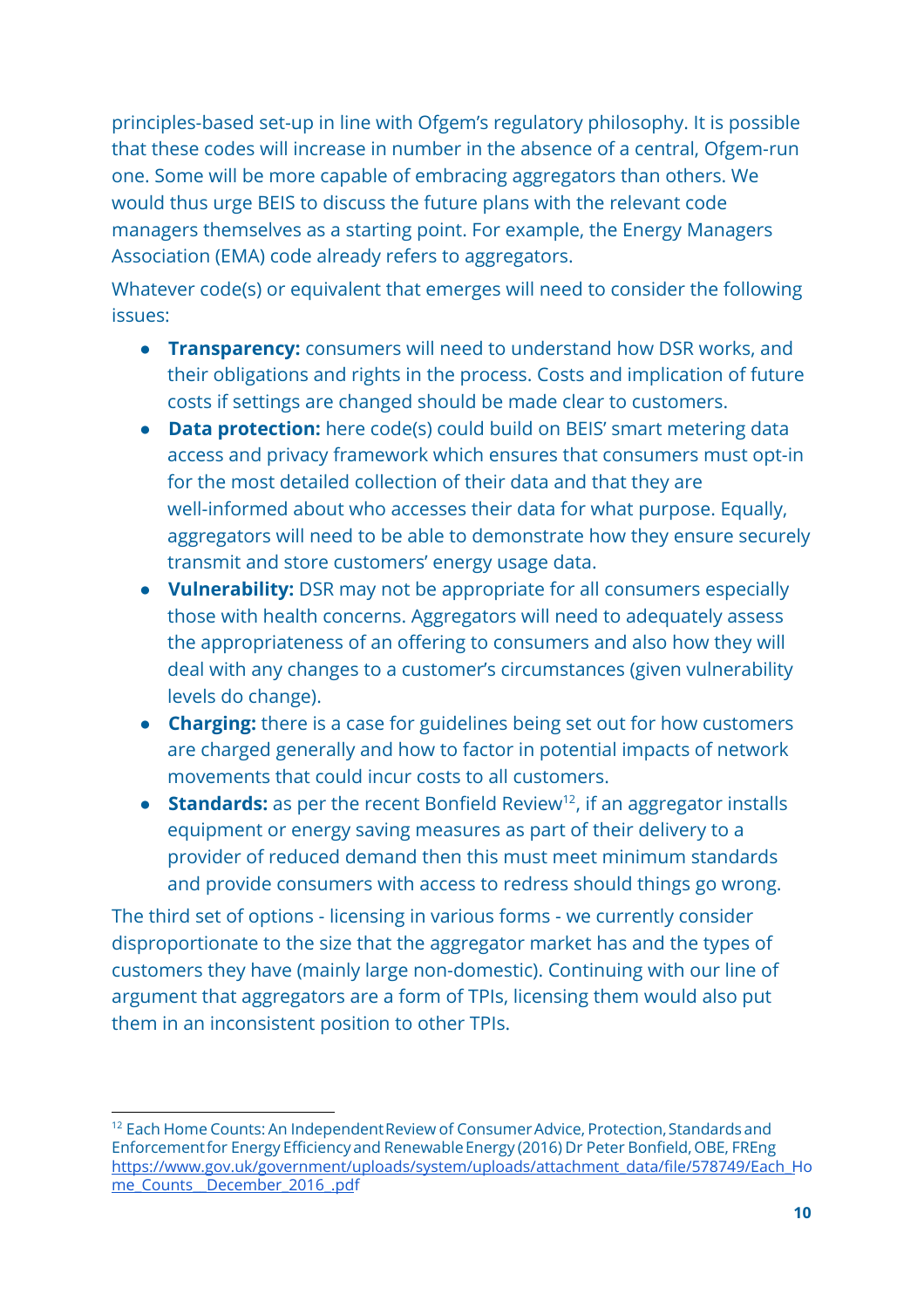Regardless of which approach is chosen, we caution to consider that any type of regulatory regime comes at a cost to the consumer, which should be proportionate to the benefit that would be achieved from such a regime.

### <span id="page-11-0"></span>**Smart tariffs**

#### <span id="page-11-1"></span>**Question 15**

**To what extent do you believe Government and Ofgem should play a role in promoting smart tariffs or enabling new business models in this area? Please provide a rationale for your answer, and, if you feel Government and Ofgem should play a role, examples of the sort of interventions which might be helpful.**

In undertaking the smart meter rollout, and beginning to expand the opportunities for half-hourly settlement, Government and Ofgem have already taken significant steps (at significant cost) to enable smart tariffs and dependant new business models.

As we have outlined before in [communications with Ofgem](https://www.citizensadvice.org.uk/Global/CitizensAdvice/Energy/Energy%20Consultation%20responses/Citizens%20Advice%20response%20to%20Ofgem%27s%20open%20letter%20on%20HH%20settlement.pdf) $<sup>13</sup>$ , we are concerned</sup> insufficient thought is being given to the need for enhanced or modernised consumer protection, as the market moves towards a greater role for smart tariffs. Activity to promote smart tariffs should be balanced with actions to reassure and protect consumers at a point of significant change and potentially rapidly increasing complexity in the marketplace.

#### **Ensure consumers are given enough information about smart tariffs**

Our research emphasises the need for clear information to enable consumers to understand smart tariffs, and to meaningfully compare these with other smart and non-smart tariffs. Work on information provision will need to be completed before non-traditional smart tariffs become widely available to consumers, in order to ensure that consumers are able to understand these tariffs, including what action they would need to take, and at what times, to shift their load and reduce their bills.

New tools, such as enhanced price comparison websites which let consumers model their bill based on different smart tariffs and possible behaviour adjustment, will also be needed to help consumers determine whether these emerging tariffs are suitable for them. In addition, changes to the Confidence

<sup>&</sup>lt;sup>13</sup> Response to Ofgem's open letter 'Half-hourly settlement (HHS): the way forward' (2016) Citizens Advice

[https://www.citizensadvice.org.uk/Global/CitizensAdvice/Energy/Energy%20Consultation%20res](https://www.citizensadvice.org.uk/Global/CitizensAdvice/Energy/Energy%20Consultation%20responses/Citizens%20Advice%20response%20to%20Ofgem%27s%20open%20letter%20on%20HH%20settlement.pdf)p [onses/Citizens%20Advice%20response%20to%20Ofgem%27s%20open%20letter%20on%20HH](https://www.citizensadvice.org.uk/Global/CitizensAdvice/Energy/Energy%20Consultation%20responses/Citizens%20Advice%20response%20to%20Ofgem%27s%20open%20letter%20on%20HH%20settlement.pdf)% [20settlement.pdf](https://www.citizensadvice.org.uk/Global/CitizensAdvice/Energy/Energy%20Consultation%20responses/Citizens%20Advice%20response%20to%20Ofgem%27s%20open%20letter%20on%20HH%20settlement.pdf)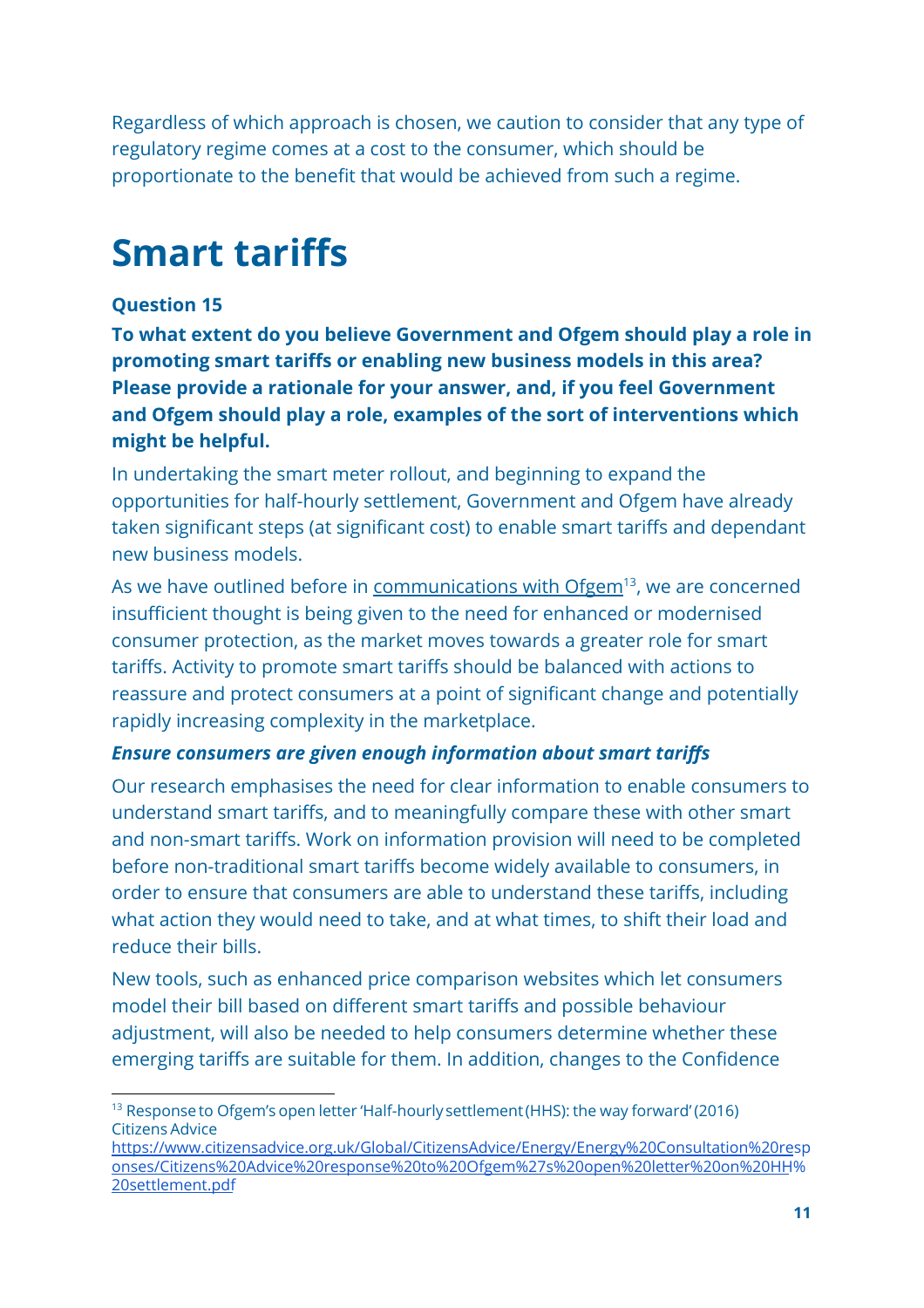Code may need to be considered, as it does not currently require price comparison sites to provide comparisons for non-traditional smart tariffs. As the operator of the domestic Confidence Code, Ofgem has an important role in monitoring whether price comparison sites and other information providers are giving consumers adequate information to help make informed decisions. To achieve this, suppliers will need to share detailed information on their time bands for different tariffs, both with consumers and price comparison sites.

Even if tariffs are easy to understand and compare, the emergence of a multitude of smart tariffs with different characteristics could introduce excessive complexity for consumers. The introduction of elective HHS should learn the lessons from the past, to avoid the problems of confusing marketing and tari proliferation. An agreement between industry parties and Ofgem on the principles by which non-traditional tariffs will be designed in the elective HHS period would help consumers navigate these new products more easily.

The introduction of smart meters and non-traditional smart tariffs will fundamentally change the way that most consumers interact with the market. In addition to suppliers providing clear information to consumers, Government and industry should consider whether a broader communications strategy may be required. Citizens Advice is concerned that there is the potential for confusion and fear around mandatory smart tariffs.

#### **Protect first-time adopters of smart tariffs**

In principle, DSR should lower bills for consumers who change their behaviour (with any reward for load shifting proportional to the costs saved by their changed usage profile) without negative impacts on participating consumers who do not do so. However, this is unlikely to be the effect in practice. For example, in previous time of use trials $14$  a large minority of consumers failed to shift their load, and would in fact have seen bill increases if they had not been protected by the conditions of the trial. Similarly, our predecessor body Consumer Focus [conducted research in 2012](http://webarchive.nationalarchives.gov.uk/20140728011208/http://www.consumerfutures.org.uk/files/2013/07/From-devotees-to-the-disengaged.pdf)<sup>15</sup> which found that 38% of consumers on traditional time of use (ToU) tariffs do not get any benefit from them.

<sup>&</sup>lt;sup>14</sup> Customer-Led Network Revolution Progress Report 7 (2014) Copyright Northern Powergrid (Northeast) Limited, Northern Powergrid (Yorkshire) Plc, British Gas Trading Limited, EA Technology Limited and the University of Durham

[http://www.networkrevolution.co.uk/wp-content/uploads/2014/07/CLNR-Progress-Report-7-Ne](http://www.networkrevolution.co.uk/wp-content/uploads/2014/07/CLNR-Progress-Report-7-New-links-.pdf)w [-links-.pdf](http://www.networkrevolution.co.uk/wp-content/uploads/2014/07/CLNR-Progress-Report-7-New-links-.pdf)

<sup>&</sup>lt;sup>15</sup> From devotees to the disengaged: A summary of research into energy consumers' experiences of Time of Use tariffs and Consumer Focus's recommendations (2012) Consumer Focus [http://webarchive.nationalarchives.gov.uk/20140728011208/http://www.consumerfutures.org.u](http://webarchive.nationalarchives.gov.uk/20140728011208/http://www.consumerfutures.org.uk/files/2013/07/From-devotees-to-the-disengaged.pdf)k [/les/2013/07/From-devotees-to-the-disengaged.pd](http://webarchive.nationalarchives.gov.uk/20140728011208/http://www.consumerfutures.org.uk/files/2013/07/From-devotees-to-the-disengaged.pdf)f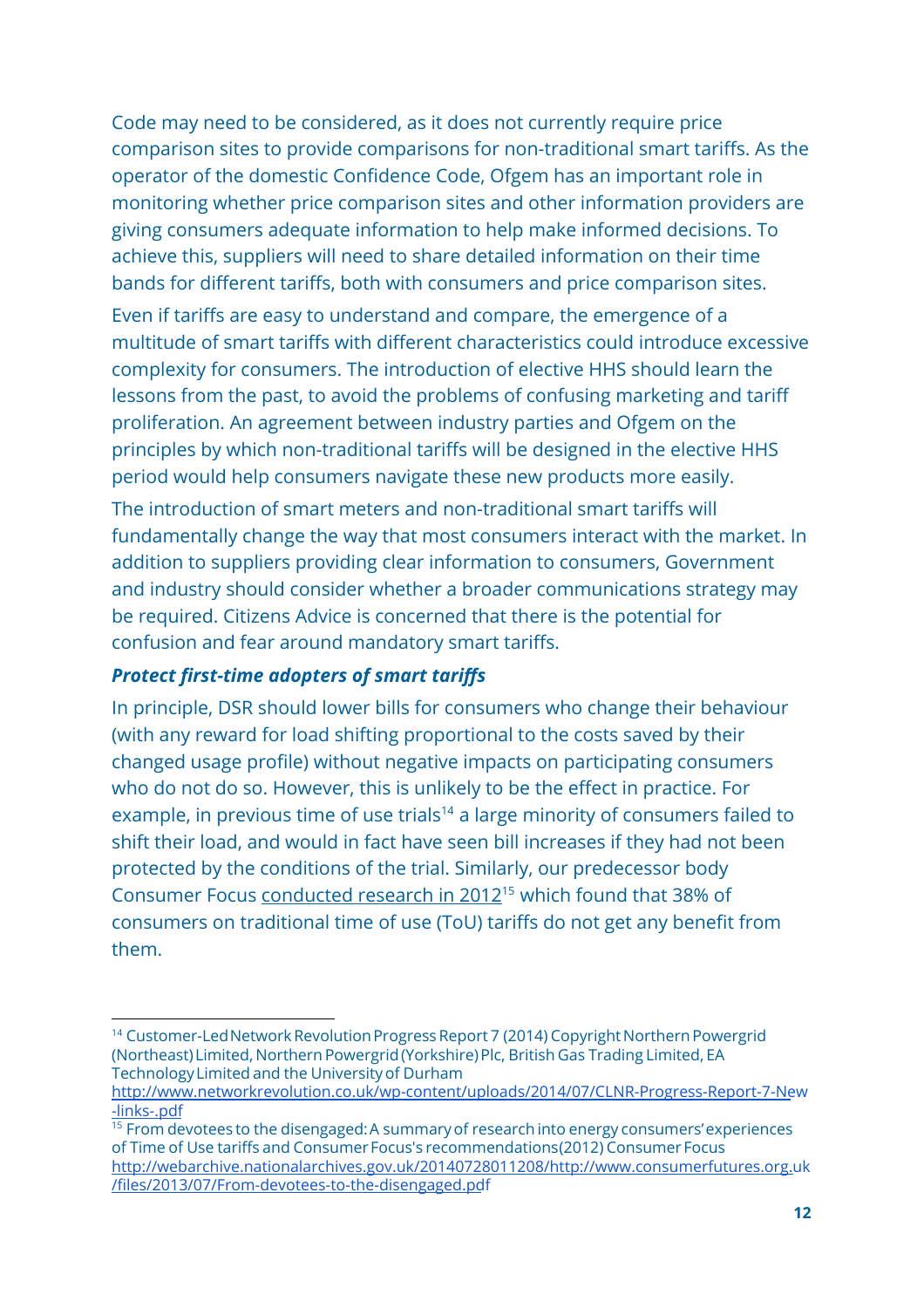New consumer protections will be required to mitigate this risk, by limiting financial liability for consumers who switch to non-traditional smart tariffs and by ensuring that they are able to switch to other non-smart tariffs without penalties if they find their bills rise. The limits on liability could take a number of forms, including caps on bill increases or 'shadow billing', whereby consumers are billed on the lower of either a smart or non-smart tariff. Given the wider system benefits of DSR, providing these protections should not lead to an overall increase in costs to consumers. Such protections will be required to give consumers the confidence to participate in a nascent smart tariff market.

#### *Protect consumers from mis-selling*

It would also be desirable to have additional protections to prevent deliberate mis-selling. The complexity of the tariffs makes it even more likely that consumers will be taken in by misleading marketing and unscrupulous sellers. The protection could take the form of enhanced disclosure over the terms of the tariff or an extended cooling off period.

#### **Consider impacts on those not adopting smart tariffs**

While emerging tariffs may only be adopted by a minority of consumers, there is the potential for their introduction to have wider impacts, both positive and negative, for the non-participating majority of consumers who are left behind. System cost reductions and other efficiencies may be achieved in the medium to long term, but in the early transitional phase consumers who stand to benefit (in some cases without altering their behaviour at all) will switch to ToU tariffs to lower their bills. Until the efficiency savings from this change are realised, suppliers may seek to increase costs for their non-ToU consumers.

Furthermore, if DSR proves to be valuable to suppliers then they may prioritise their ToU consumers to the detriment of their non-ToU consumers, who could receive a relatively lower standard of customer service, or be offered less attractive deals. These considerations are important as it is clear that a large number of consumers will not receive smart meters until towards the end of the rollout, many will have a smart meter operating in dumb mode following a switch, and a minority will be unable, or unwilling, to have one installed.

#### *Consider the needs of vulnerable consumers*

Consumers in vulnerable circumstances will require particular consideration, to ensure that they are protected from unsuitable tariffs, but also to enable their participation in DSR where this is beneficial. The widespread introduction of ToU tariffs could also affect considerations of a consumer's vulnerability, such that a consumer's inability to load shift may become a circumstance which can place them in a vulnerable position.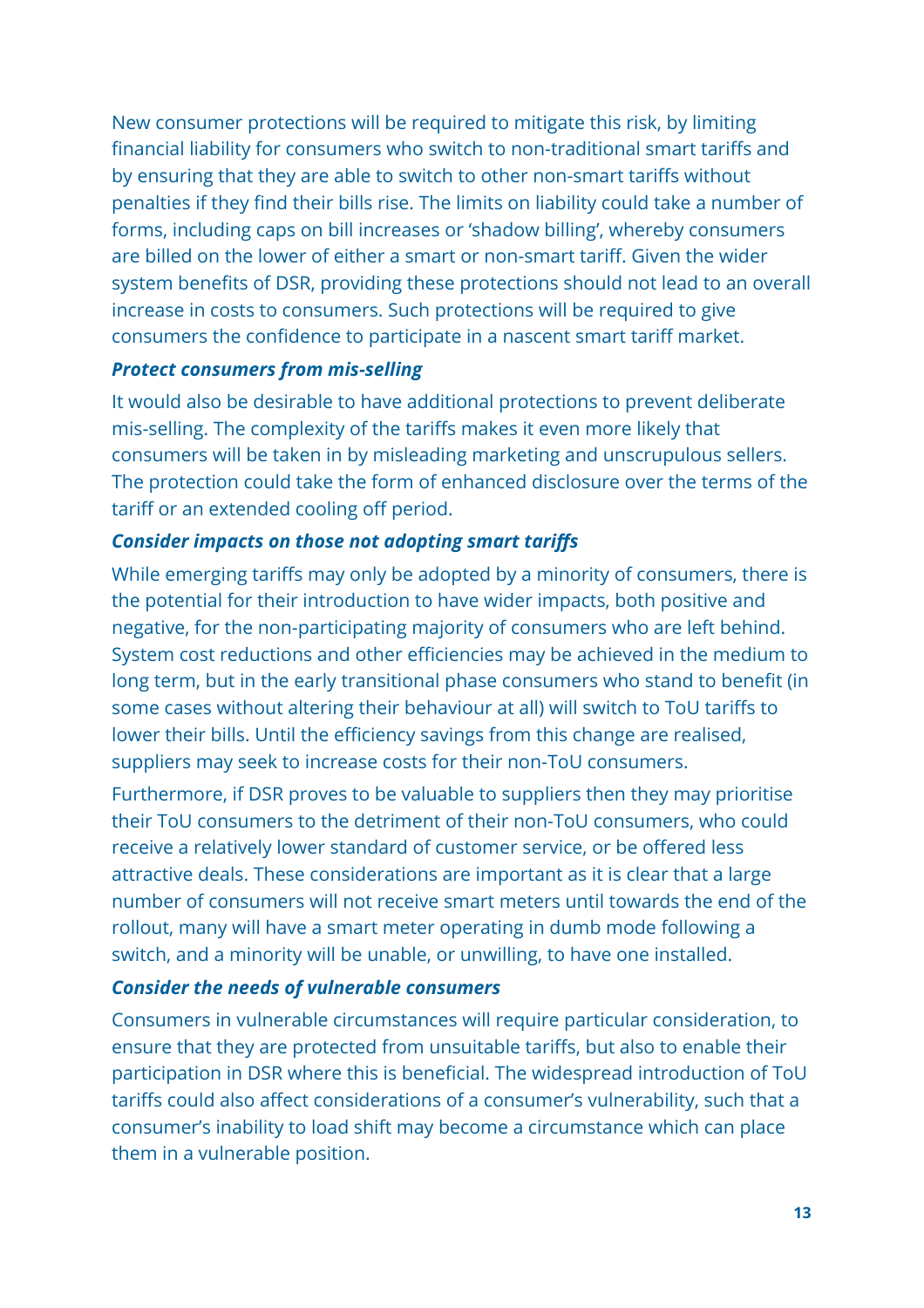Citizens Advice is currently conducting further research on the future role of smart tariffs, and how they fit with consumers' needs and expectations about the electricity market. We expect this work to be concluded in Spring 2017. We look forward to sharing our conclusions with Ofgem and BEIS.

#### <span id="page-14-0"></span>**Question 16**

#### **If deemed appropriate, when would it be most sensible for Government/Ofgem to take any further action to drive the market (i.e. what are the relevant trigger points for determining whether to take action)? Please provide a rationale for your answer.**

We think that take-up of smart tariffs should be led by consumer appetite, and therefore do not see any need to further drive the market at this stage. If Government/Ofgem want to take steps to drive the market we think this should only occur after the majority of smart meters are rolled out.

#### <span id="page-14-1"></span>**Question 17**

#### **What relevant evidence is there from other countries that we should take into account when considering how to encourage the development of** smart tariffs?

We have included this question in our ongoing research project on time of use tariffs. We will share any findings in this area when the project concludes.

#### <span id="page-14-2"></span>**Question 18**

#### Do you recognise the reasons we have identified for why suppliers may not offer or why larger non-domestic consumers may not take up, smart tariffs? If so, please provide details, especially if you have experienced **them. Have we missed any?**

As part of our research on time of use tariffs we are conducting interviews with suppliers which will shed light on this question. We will share our findings when the project concludes.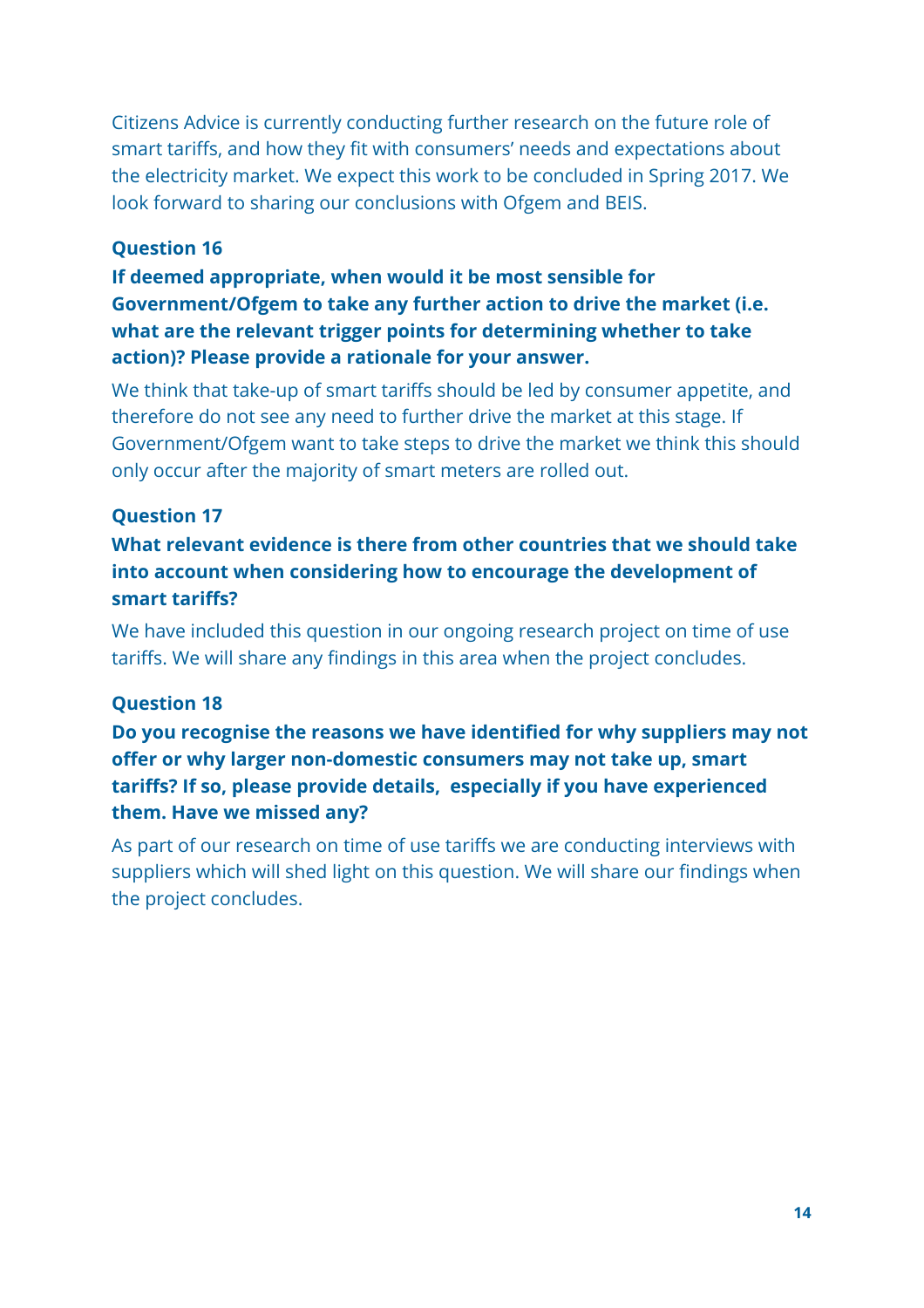# <span id="page-15-0"></span>**Smart distribution tariffs**

#### <span id="page-15-1"></span>**Question 19**

**Are distribution charges currently acting as a barrier to the development** of a more flexible system? Please provide details, including **experiences/case studies where relevant.**

We recently published modelling to investigate the barriers that distribution charges might pose to the development of a more flexible system, focussing on cost reflectivity in micro distributed generation such as rooftop solar. We have attached our modelling, The Tariff Transition<sup>16</sup>, and our accompanying briefing, Tackling Tariff Design<sup>17</sup>.

In short, we believe BEIS and Ofgem must be as mindful of current distribution tariffs causing economic distortions as new technology is adopted, as it is of current tariff structures placing barriers on adoption. The guiding principle of tariff design should be cost reflectivity.

Currently, unit charges for distribution costs are based on net usage: the amount of energy they consume minus the energy they produce. However, unless these consumers are generating enough energy, and have the means to store that energy for usage when the sun is not shining, they will still rely on electricity from the distribution system to some extent. For this reason, some argue that rooftop solar panels do not necessarily reduce the costs of providing the distribution system to these consumers. These consumers are therefore potentially being under-charged. Because there is a fixed amount of revenue that must be recovered from consumers to deliver the distribution system, this cost is imposed on the remaining consumers — potentially including low-income consumers.

We propose options for reforming distribution tariffs, including smart-enabled options, that could enhance the cost reflectivity. These comprise non-smart reforms, such as higher standing charge or rising block tariffs, and smart reforms, such as time-of-use distribution tariffs or peak demand distribution tariffs. Each of these, in a world where there is high take-up of microgeneration, will help avoid a position where the distribution network becomes stranded,

<sup>&</sup>lt;sup>16</sup> The Tariff Transition: Considerations for Domestic Distribution Tariff Redesign in Great Britain (2016) Brattle for Citizens Advice

[https://www.citizensadvice.org.uk/Global/CitizensAdvice/Energy/Energy%20Consultation%20res](https://www.citizensadvice.org.uk/Global/CitizensAdvice/Energy/Energy%20Consultation%20responses/The%20Tariff%20Transition%20-%20Volume%20I%20-%20Final%20Report.pdf)p [onses/The%20Tari%20Transition%20-%20Volume%20I%20-%20Final%20Report.pd](https://www.citizensadvice.org.uk/Global/CitizensAdvice/Energy/Energy%20Consultation%20responses/The%20Tariff%20Transition%20-%20Volume%20I%20-%20Final%20Report.pdf)f

<sup>&</sup>lt;sup>17</sup> Tackling Tariff Design: Making distribution network costs work for consumers (2016) Citizens Advice

[https://www.citizensadvice.org.uk/Global/CitizensAdvice/Energy/Energy%20Consultation%20res](https://www.citizensadvice.org.uk/Global/CitizensAdvice/Energy/Energy%20Consultation%20responses/Tackling%20Tariff%20Design.pdf)p [onses/Tackling%20Tari%20Design.pd](https://www.citizensadvice.org.uk/Global/CitizensAdvice/Energy/Energy%20Consultation%20responses/Tackling%20Tariff%20Design.pdf)f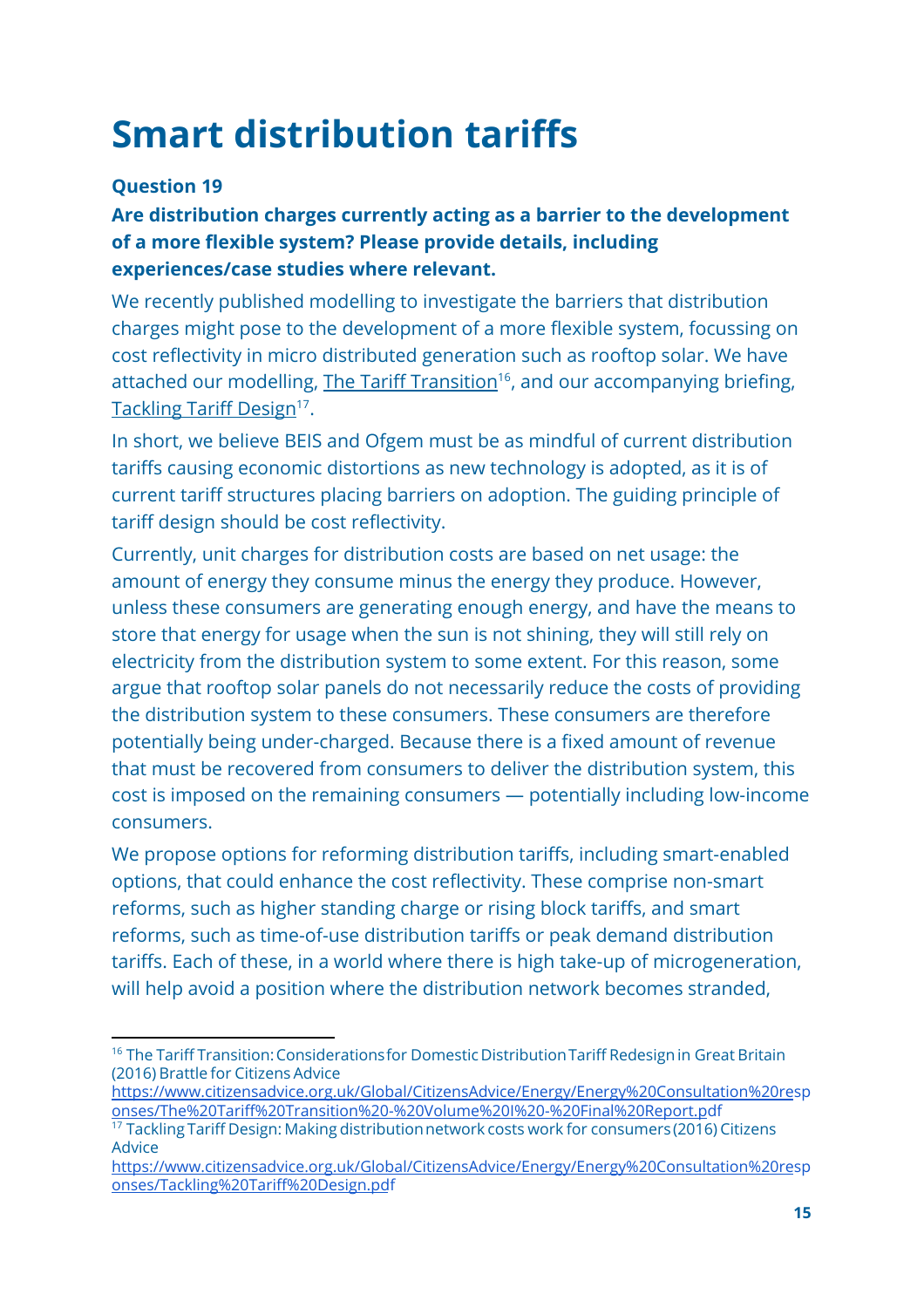being paid for by an increasingly small group of consumers (as is perfectly possible under current tariff designs). In particular we think peak demand tariffs merit particular attention. Our modelling suggests they enhance cost-reflectivity and minimise the impact on low-income consumers, who are unlikely to be early adopters of micro distributed generation.

Under most possible reforms, the bill impact on the average consumer will be extremely limited. However, this masks massive variability, and there will be some consumers who face much more significant bill impacts.

#### <span id="page-16-0"></span>**Question 20**

#### **What are the incremental changes that could be made to distribution** charges to overcome any barriers you have identified, and to better enable **exibility?**

An incremental approach to changing distribution charges is inappropriate. It is important that processes are put in place to prepare for a gradual transition in the way we pay for distribution networks, in a way that plans for medium-term technological change.

Tariff reform should be a collaborative process. Ofgem will need to undertake a thorough open dialogue with stakeholders to ensure that design issues are considered from every angle. This should begin now: while the technological drivers may take time to come onstream, industry, the regulator and consumer groups could benefit from agreeing clear protocols and plans for tariff redesign.

The new tariff should be phased in gradually, to give consumers the time to adapt to the new pricing structure. Alongside this, a consumer education plan will be needed, to ensure that consumers are aware of changes in tariff design and can realise the benefits from certain tariff options (for example, by understanding how they could reduce their bill through shifting their energy usage to low peak periods under time of use tariffs).

Even if new tariff designs provides on average better outcomes for vulnerable and low-income consumers, there will still be consumers within these groups that will be worse off as a result of the reforms. A clear plan for supporting these consumers needs to be in place and consideration should be given to protecting these consumers if the impact on their bill is likely to be significant.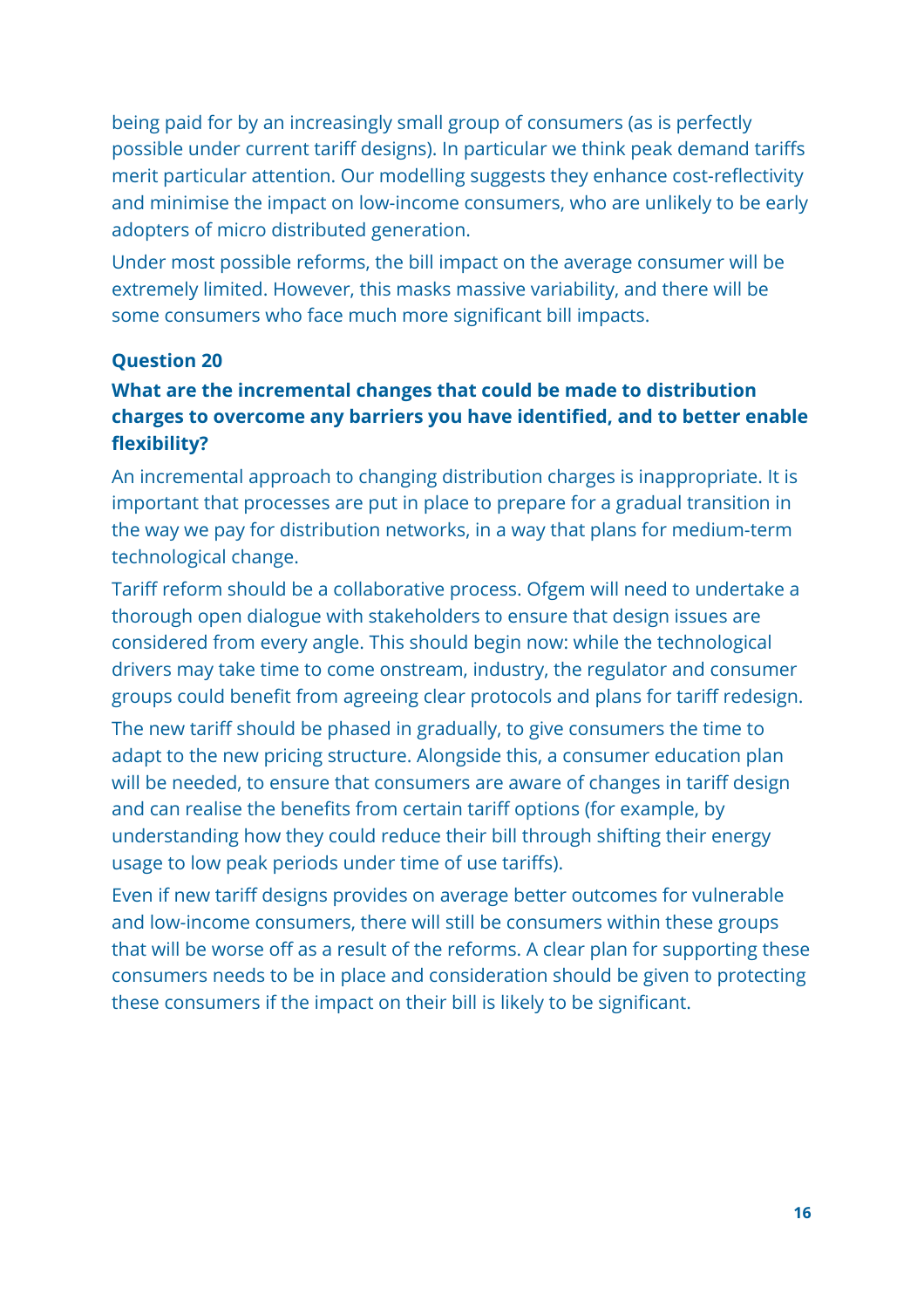#### <span id="page-17-0"></span>**Question 22**

#### **Do you anticipate that underlying network cost drivers are likely to substantively change as the use of the distribution network changes? If so, in what way and how should DUoS charges change as a result?**

In our view it is uncertain whether the current charging methodologies are fit-for-purpose in a changing technological landscape. As and if the energy system changes to a more distribution-led, demand-responsive order it may be appropriate to provide stronger price signals to accommodate this. Reform taken under the energy system's current technological profile could need to be undone quickly as the technological profile shifts. Along with the embedded benefit that emerges within the current charging design, Ofgem has identified other, albeit smaller, distortions that may also require attention. We would want to see any reforms to TNUos or DUoS considered holistically. Crucial to this is a more strategic approach to reviewing industry codes and charging arrangements, rather than following the piecemeal and sometimes haphazard reforms that have often emerged from industry self-governance. We would like to see Ofgem work with BEIS to set strategic direction for industry codes, to ensure that changes to charging arrangements happen more nimbly and coherently.

### <span id="page-17-1"></span>**Other Government policies**

#### <span id="page-17-2"></span>**Question 27**

#### **Do you have any evidence to support measures that would best incentivise** renewable generation, but fully account for the costs and benefits of **distributed generation on a smart system?**

Citizens Advice supports measures to improve the cost-reflectivity and ultimately the value for money of distributed generation support, including measures affecting larger scale, transmission-connected projects, offshore projects with offshore transmission connections. For these larger sized generation schemes we favour support schemes that not only lead to the cheapest technologies being chosen, but also which favour locating those technologies in places which impose the lowest additional costs on the system for connection and grid management.

Consumers' interests are usually best served by selecting the projects which are cheapest overall, not those which are cheaper in one assessed part of their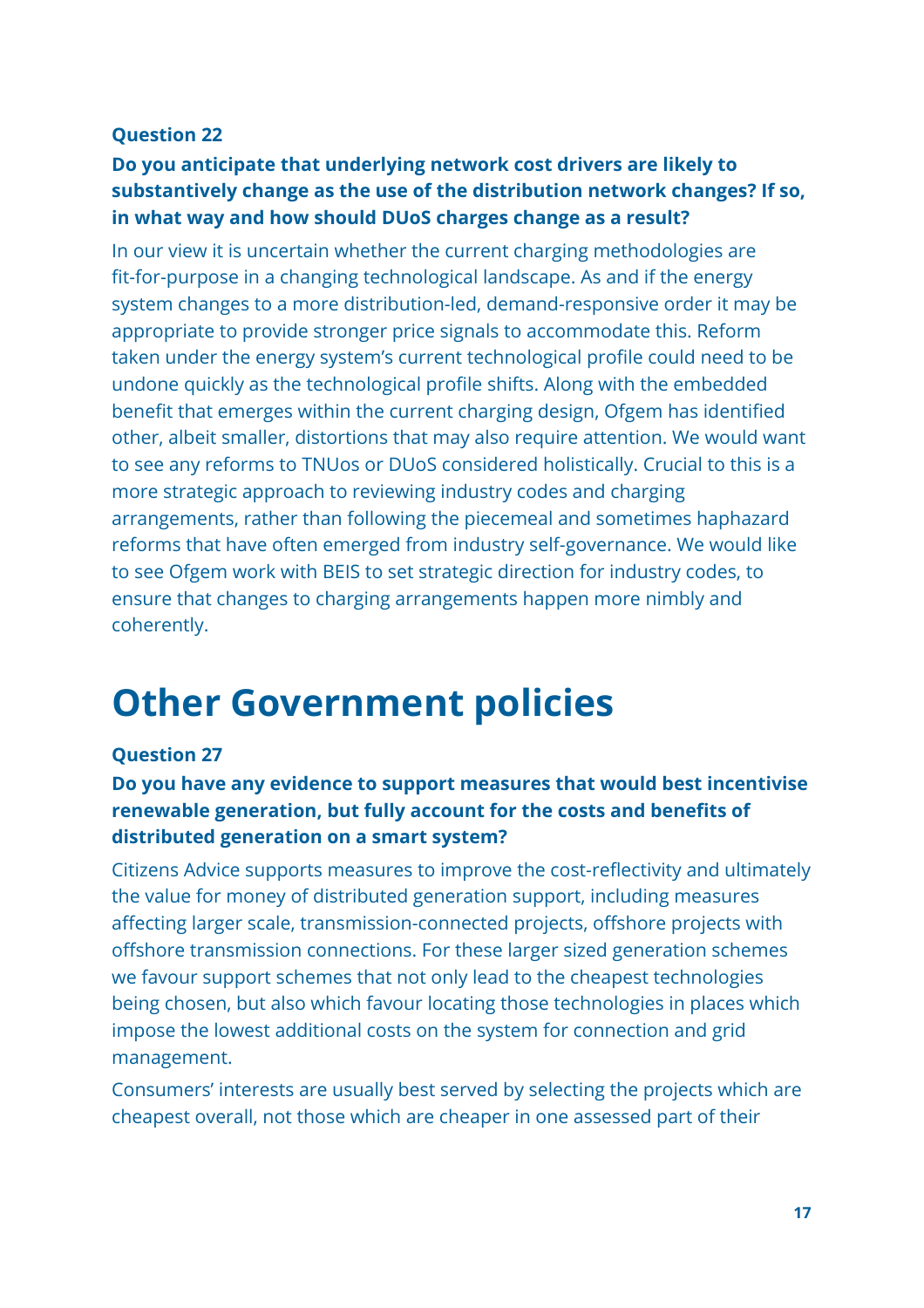costs, but which can impose much higher costs in areas which are hidden from the contract allocation process or are not reflected in feed in tariff returns.<sup>18</sup>

In general our preference, for both transmission and distribution-connected generation is that the generator picks up their share of their associated costs. This would then be able to be factored into the bids placed in CfD allocation auctions, or determine whether a project is viable under feed in tariff rates that would then cover all costs of a renewable generator, and not just that of the generating equipment. As renewable technologies have matured this need no longer be a prohibitive barrier to clear. (While outside the scope of this question, we would emphasise these charges should not only be imposed for renewable generators, but for all generators).

Possibly the greatest challenge in assigning costs in this way is working out what the true costs imposed by an individual generator (renewable or not) on the network is. For a charging scheme structured this way to affect decisions about, for example, where to build a new power station or wind farm, the right number would have to be able to be forecast, and also relatively simple to interpret, so that developers can use the information provided to guide decisions. A system for assessing costs would thus need to strike a balance between, on the one hand, incorporating as much relevant information as possible, but on the other providing a simple and clear enough signal that it changes companies' choices about where and when to build.

### <span id="page-18-0"></span>**Smart appliances**

#### <span id="page-18-1"></span>**Question 28**

**Do you agree with the 4 principles for smart appliances set out above?**

- Yes, and
- Others

We agree with the four principles outlined and the intention to ensure that an open, secure market for smart homes and smart appliances is enabled. Consumers will only adopt and engage with these new appliances and services if they trust that they will be safe, secure and work for them. While evidence does exist in other markets of consumers adopting new services without fully

<sup>&</sup>lt;sup>18</sup> However special consideration must be given to community-drivengeneration support schemes. These schemes need to ensure the most appropriate generation is deployed for a particular community, not only in relation to costs but also with regards to maximising consumer engagement and inclusion.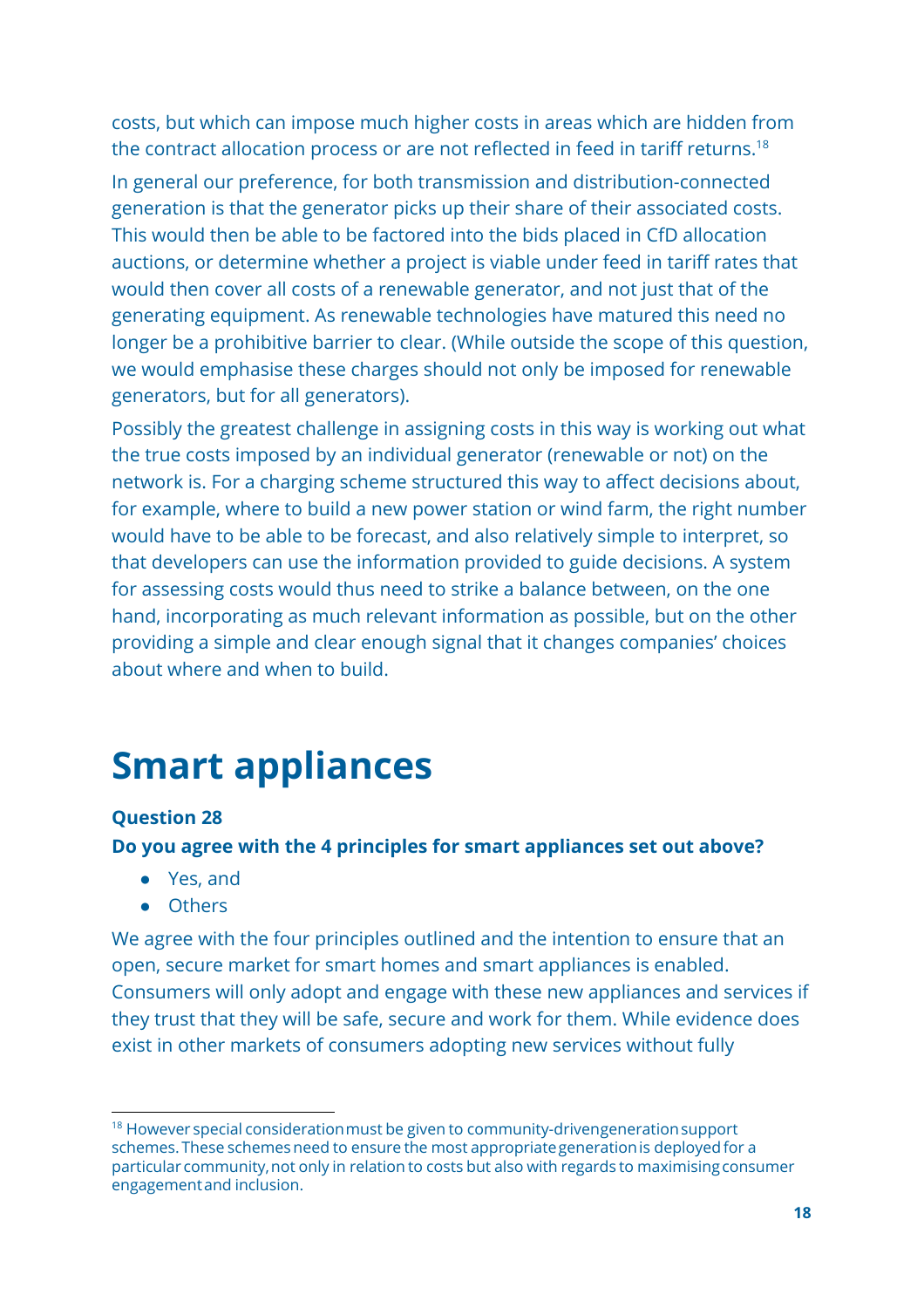understanding them in order to benefit from them, [we also know t](https://www.citizensadvice.org.uk/Global/CitizensAdvice/Consumer%20publications/Fairness%20and%20flexibility%20data%20expectations%20final%20report.pdf)hat such situations tend to make consumers wary and less inclined to engage further.<sup>19</sup>

We would also note that the definition of 'smart' used in the consultation document (that is: able to support demand-side flexibility) is narrower than is conventionally used or as understood by those consumers familiar with the term. Regulations and guidance that refer to 'smart' appliances are likely to be interpreted as applying to any connected, or 'internet of things' (IoT) devices in a future smart home, those enabling DSR will be a significant subset of such devices.

This said we suggest the following additions:

- **'Principle a' should reference interchangeability** as well as interoperability. The call for open standards is welcome but with the increasingly diverse range of smart home and IoT standards being developed, each with varying degrees of 'openness' it will be crucial that consumers do not find themselves 'locked into' certain services, products or gateways for their home to work as they want it to. Consumers should not find themselves having to run numerous 'hubs' to allow appliances to work within their home network, nor should they be limited in their choices by the equipment that already exists in their home. Such scenarios significantly undermine consumers' ability to switch providers and opportunities for new entrants to provide new tools and services. They have the potential to be exacerbated further where consumers change tenancies or move home and 'inherit' systems and appliances installed by previous occupants.
- **Additional principles should also be added regarding data transparency**. Citizens Advice and its predecessor bodies have undertaken a great deal of [consumer research](http://webarchive.nationalarchives.gov.uk/20140728011208/http://www.consumerfutures.org.uk/reports/smart-and-clear-customer-attitudes-to-communicating-rights-and-choices-on-energy-data-privacy-and-access) into both energy-specific<sup>20</sup> and wider data-driven services and equipment. Research has consistently demonstrated that despite wide variances in individual attitudes toward data, two key principles are consistently demanded by consumers, these can be roughly summarised as Transparency and Control. The proposed drafting of **'Principle b'** explicitly addresses the latter but not the former. Consumers should have transparency of who is accessing their data, for

<sup>&</sup>lt;sup>19</sup> Fairness and flexibility: Making personal data work for everyone (2016) Citizens Advice [https://www.citizensadvice.org.uk/Global/CitizensAdvice/Consumer%20publications/Fairness%2](https://www.citizensadvice.org.uk/Global/CitizensAdvice/Consumer%20publications/Fairness%20and%20flexibility%20data%20expectations%20final%20report.pdf)0 and%20flexibility%20data%20expectations%20final%20report.pdf

 $^{20}$  Smart and clear: Customer attitudes to communicatingrights and choices on energy data privacy and access (2014) Consumer Futures

[http://webarchive.nationalarchives.gov.uk/20140728011208/http://www.consumerfutures.org.u](http://webarchive.nationalarchives.gov.uk/20140728011208/http://www.consumerfutures.org.uk/reports/smart-and-clear-customer-attitudes-to-communicating-rights-and-choices-on-energy-data-privacy-and-access)k [/reports/smart-and-clear-customer-attitudes-to-communicating-rights-and-choices-on-energy-d](http://webarchive.nationalarchives.gov.uk/20140728011208/http://www.consumerfutures.org.uk/reports/smart-and-clear-customer-attitudes-to-communicating-rights-and-choices-on-energy-data-privacy-and-access)a [ta-privacy-and-access](http://webarchive.nationalarchives.gov.uk/20140728011208/http://www.consumerfutures.org.uk/reports/smart-and-clear-customer-attitudes-to-communicating-rights-and-choices-on-energy-data-privacy-and-access)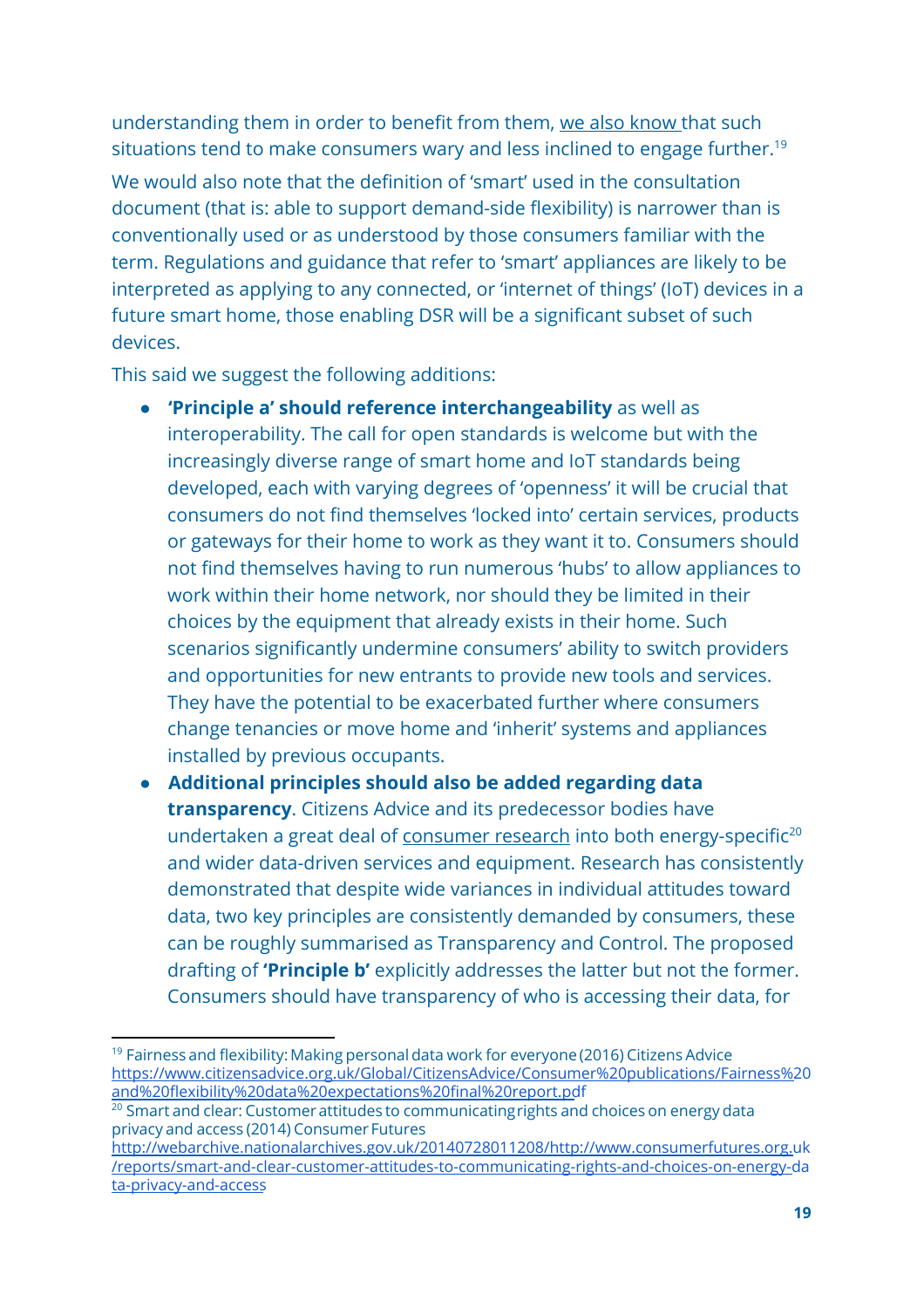what purpose and in what detail. As noted in 'Principle b', consumers should also be able to make informed choices about this and retain the option to change their minds. In the event of significant problems with the security, privacy or general functionality of smart devices consumers may no longer feel the benefits of its smart functionality outweigh perceived risks or limitations and as such this control should also include the option for consumers to 'turn off' or 'revert to dumb' smart appliances or equipment and still make use of functionality not contingent on data flows or other 'smart' elements.

● **We would also welcome the addition of a principle related to data portability**. This relates again to avoiding consumers becoming 'locked into' specific products, services or 'ecosystems'. While processes and algorithms used to analyse consumer data may well be proprietary, raw usage data should remain the property of the consumer and consumers should be able to easily take it with them upon change of supplier. In addition to benefitting consumers and allowing them more choice and control this will also help align the introduction of smart home equipment with the same key principles underlying programmes like Midata. In the future, services and appliances may well make use of years of historical data to provide a better tailored service. If a consumer wishes to switch to a different provider they should not be prevented from taking that raw usage data to a new provider in an open and usable format to allow them to build their own tailored service. The current market includes some smart home products whose terms are that if you leave the service they will delete all of your usage history data immediately. If consumers feel that they will be 'back to square one' in terms of customisation, which will be at the heart of many smart services, then they will be disincentivised to switch even when better or cheaper offers become available.

#### <span id="page-20-0"></span>**Question 29**

**What evidence do you have in favour of or against any of the options set out to incentivise/ensure that these principles are followed? Please select below which options you would like to submit evidence for, specify if these relate to a particular sector(s), and use the text box/attachments to provide your evidence.**

As identified in the consultation document a range of approaches to achieve these principles will be most effective, though we would note that there is a significant difference between requiring smart products to meet the principles outlined above and requiring all products to be smart. We would support the former but not the latter. Below we will comment on all three options A, B and C.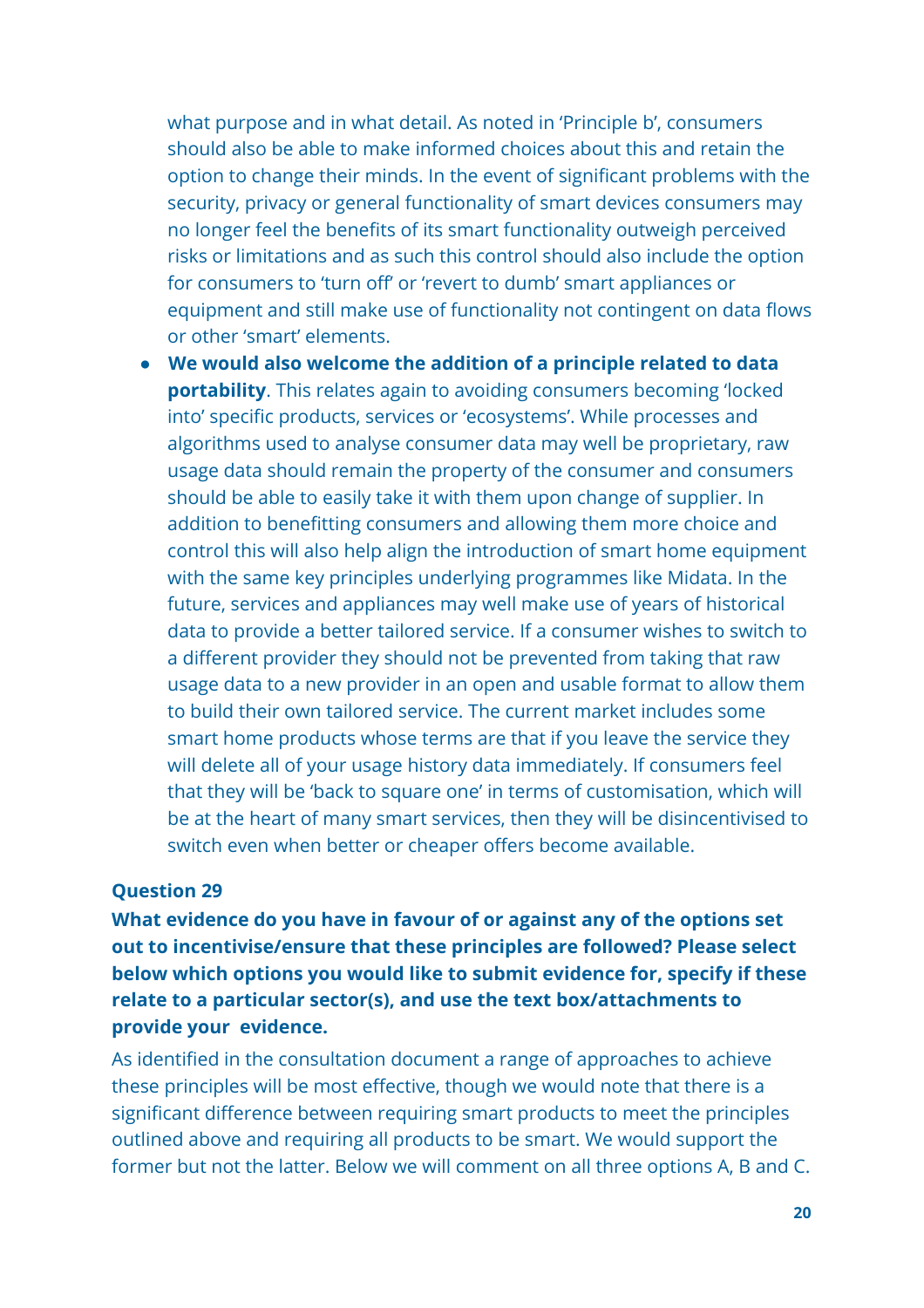#### **Option A: Smart appliance labelling**

As described in the consultation document, would most closely resemble some manner of kite marking to reassure consumers that a product meets the required standards of security, privacy, transparency, control and  $interoperability/interchanging a bit of the key principles. Our research<sup>21</sup>$  $interoperability/interchanging a bit of the key principles. Our research<sup>21</sup>$  $interoperability/interchanging a bit of the key principles. Our research<sup>21</sup>$ into smart meter data and wider data-driven services has indicated an appetite among consumers for such labelling with regard to security and a similar approach to confirm interoperability and interchangeability would likely have value to consumers if it carried with it a guarantee that products would work as advertised and with existing equipment. Crucial for such an option to work will be consistency, as previously noted there already exist a range of communications standards with varying degrees of 'openness' and interoperability. There would need to be a single overarching standard and definition of these principles not multiple competing or industry-defined ones.

#### **Option B: Regulate smart appliances**

Some regulation will likely be necessary to ensure devices are secure. There have already been numerous widely publicised cases of 'smart' appliances being dangerously insecure from televisions<sup>22</sup> to baby monitors<sup>23</sup> which are increasingly entering the mainstream media and public consciousness. The widespread take-up of smart appliances, especially those that can be remotely controlled, will hinge on consumer trust which in turn will require assurances that products will work as advertised and not place consumers' security or privacy at risk.

Similarly there already exist several companies whose business models rely on the creation of 'walled gardens' of consumer products which allow gatekeepers to provide services who can charge for or limit access to agreed partners. While such approaches are a frustration for consumers when it comes to app stores or media purchases, they have the potential to be far more detrimental if dominant in the consumer home, particularly where consumers are likely to inherit equipment and infrastructure from previous residents in a property. We have already seen some businesses of this nature begin to emerge, including systems

<sup>&</sup>lt;sup>21</sup> Smart and clear – Customer attitudes to communicating rights and choices on energy data privacy and access (2014) Consumer Futures

[http://webarchive.nationalarchives.gov.uk/20140728011208/http://www.consumerfutures.org.u](http://webarchive.nationalarchives.gov.uk/20140728011208/http://www.consumerfutures.org.uk/reports/smart-and-clear-customer-attitudes-to-communicating-rights-and-choices-on-energy-data-privacy-and-access)k [/reports/smart-and-clear-customer-attitudes-to-communicating-rights-and-choices-on-energy-d](http://webarchive.nationalarchives.gov.uk/20140728011208/http://www.consumerfutures.org.uk/reports/smart-and-clear-customer-attitudes-to-communicating-rights-and-choices-on-energy-data-privacy-and-access)a [ta-privacy-and-access](http://webarchive.nationalarchives.gov.uk/20140728011208/http://www.consumerfutures.org.uk/reports/smart-and-clear-customer-attitudes-to-communicating-rights-and-choices-on-energy-data-privacy-and-access)

<sup>&</sup>lt;sup>22</sup> LG investigates Smart TV 'unauthorised spying' claim (2013) BBC <http://www.bbc.co.uk/news/technology-25018225>

<sup>&</sup>lt;sup>23</sup> Web baby-monitoring cameras open to hacking, study warns (2015) BBC <http://www.bbc.co.uk/news/technology-34138480>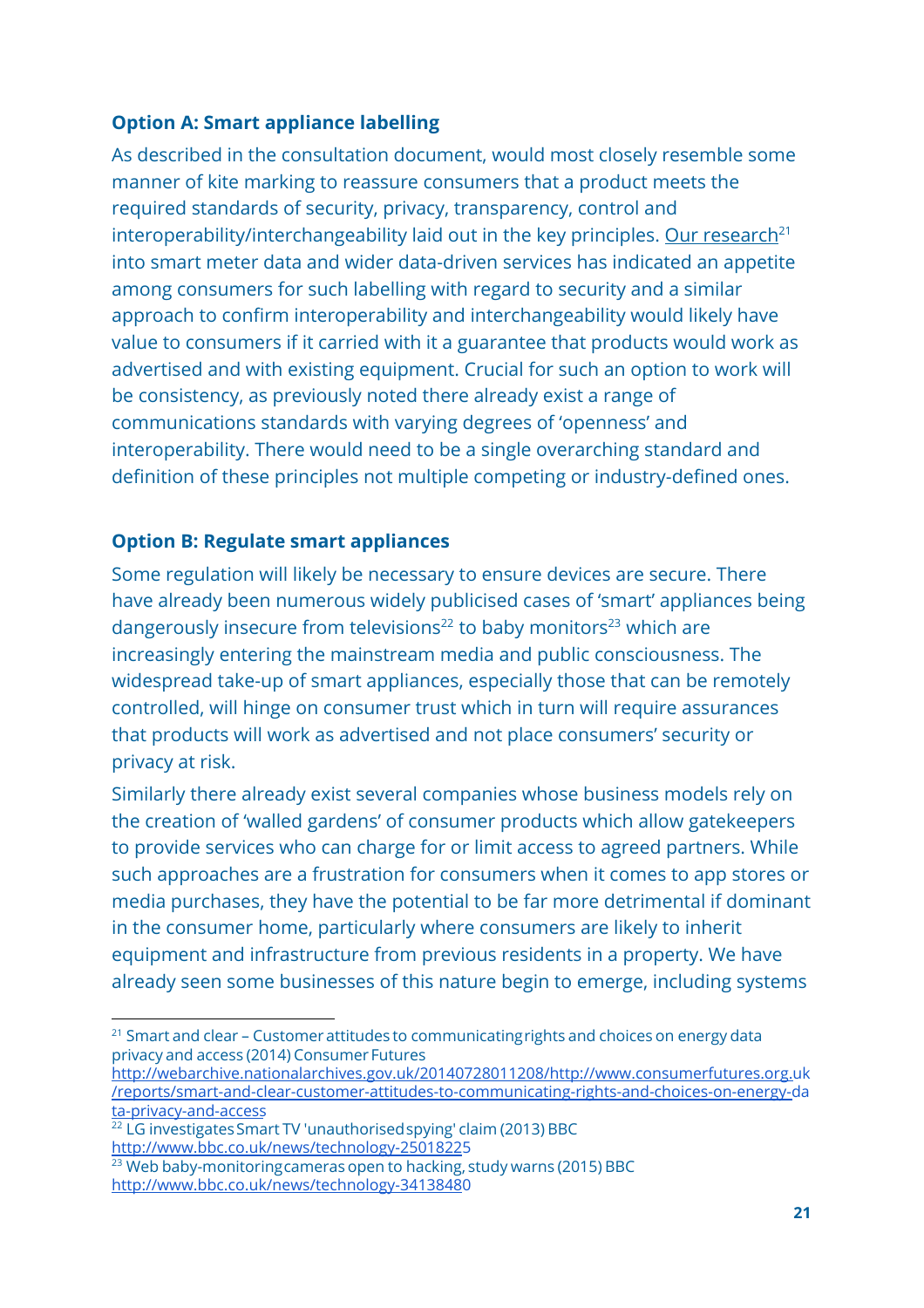that collect detailed energy usage data from the home and then charge both the consumer and other third parties to access it. This is another reason that ensuring consumers retain ultimate control over their data will be vital.

Given the fast-moving nature of this policy area the proposed approach of applying key principles is likely the most advisable approach (see response to Q28).

#### **Option C: Require appliances to be smart**

Consumers should always have the choice of whether the products they buy are 'smart' or not. In the event that there are issues or concerns with smart products, be they teething troubles with new technology or longer term issues resulting from a failure to meet the principles outlined above consumers should not be forced to adopt such technology due to a lack of choice.

Requiring appliances to be smart would also remove the incentives on manufacturers to make them desirable to consumers and indeed to meet the principles outlined above. If the benefits outlined in this consultation document and elsewhere are being delivered consumers will increasingly adopt smart appliances and the market for them will grow. Mandating that all appliances be 'smart' would be counterproductive in achieving the aims outlined in this document.

A final risk of mandating that appliances be smart is the perception among consumers that this is a step being 'done to them' rather than one they are choosing to take up. Consumers are already increasingly ill-at-ease with many aspects of new data-driven services<sup>24</sup> and an effectively mandated step further into this World would likely be counterproductive and risk distrust and a potential backlash<sup>25</sup>.

A final note is that mandating smart functionality even where they may not be market demand risks needlessly increasing the production, and therefore sales, costs of a range of vital appliances. Such a shift could have a particularly detrimental impact on consumers in vulnerable situations.

<sup>&</sup>lt;sup>24</sup> Global Trends Survey 2014: Personalisation and Privacy (2014) Ipsos Mori [http://www.ipsosglobaltrends.com/personalisation-vs-privacy.htm](http://www.ipsosglobaltrends.com/personalisation-vs-privacy.html)l

<sup>&</sup>lt;sup>25</sup> Fairness and flexibility: Making personal data work for everyone (2016) Citizens Advice https://blogs.citizensadvice.org.uk/wp-content/uploads/2016/07/Fairness-and-flexibility-data-exp ectations-final-report.pdf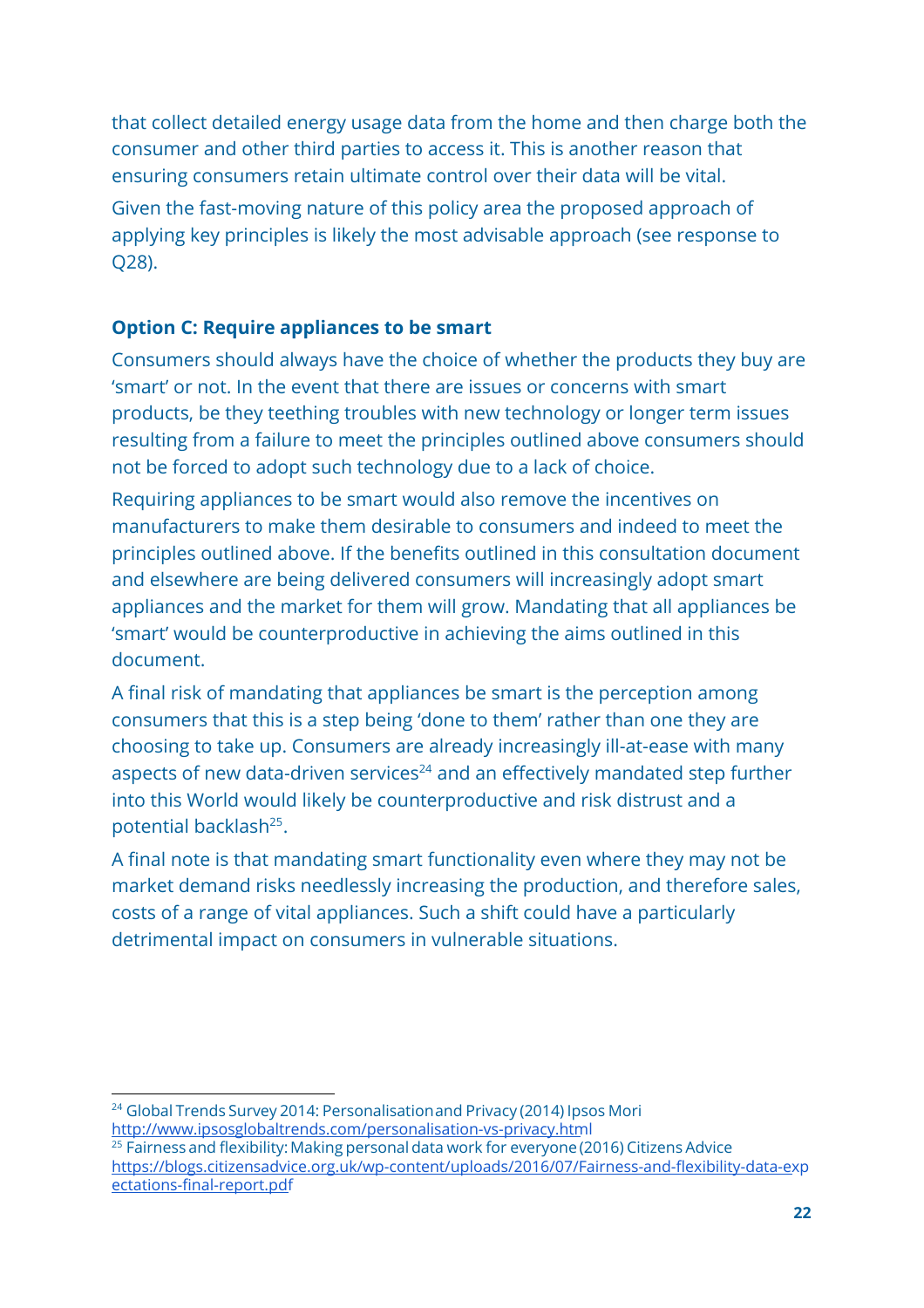#### <span id="page-23-0"></span>**Question 31**

#### **Are there any other barriers or risks to the uptake of smart appliances in addition to those already identified?**

● Yes

The consultation document correctly identifies many of the risks to the uptake of smart appliances. Most crucial will be:

- **Value:** if smart appliances are prohibitively expensive and the consumer benefits unclear or unappealing consumers, are unlikely to adopt them.
- **Trust:** if consumers have concerns about:
	- A lack of **control** over their own appliances
	- A lack of **transparency** as to what data about them is being collected, what is being used for and by whom
	- A lack of faith that their appliances are **secure** from external attack or the failure of the 'smart' components that operate it
	- Whether a product will work as advertised and **deliver** the functionality and benefits promised.
- **Ease of use:** consumers must be sure that their 'smart' products will work in ways as or more straight-forward and intuitive as their current appliances. Product makers should commit to an assumption of how their products will work rather than selling them 'as is' and seeking to limit their liability if they are not secure or fail to deliver the intended functionality.
- **Replacement rate:** Green Alliance research<sup>26</sup> provided some evidence that the rate at which consumers replace their appliances is not as high as government has assumed in its calculations.
- **Safety:** if appliances are to start operating independently of a consumer physically turning them on, safeguards will have to be put in place to ensure that fires or other accidents caused by appliances can still be detected promptly.

Many of these issues will be addressed if the principles outlined in our response to question 28 are adopted and implemented.

<sup>&</sup>lt;sup>26</sup> Cutting Britain's energy bill making the most of product efficiency standards (2012) Green Alliance

[http://www.green-alliance.org.uk/resources/Cutting%20Britain%27s%20energy%20bill.pd](http://www.green-alliance.org.uk/resources/Cutting%20Britain%27s%20energy%20bill.pdf)f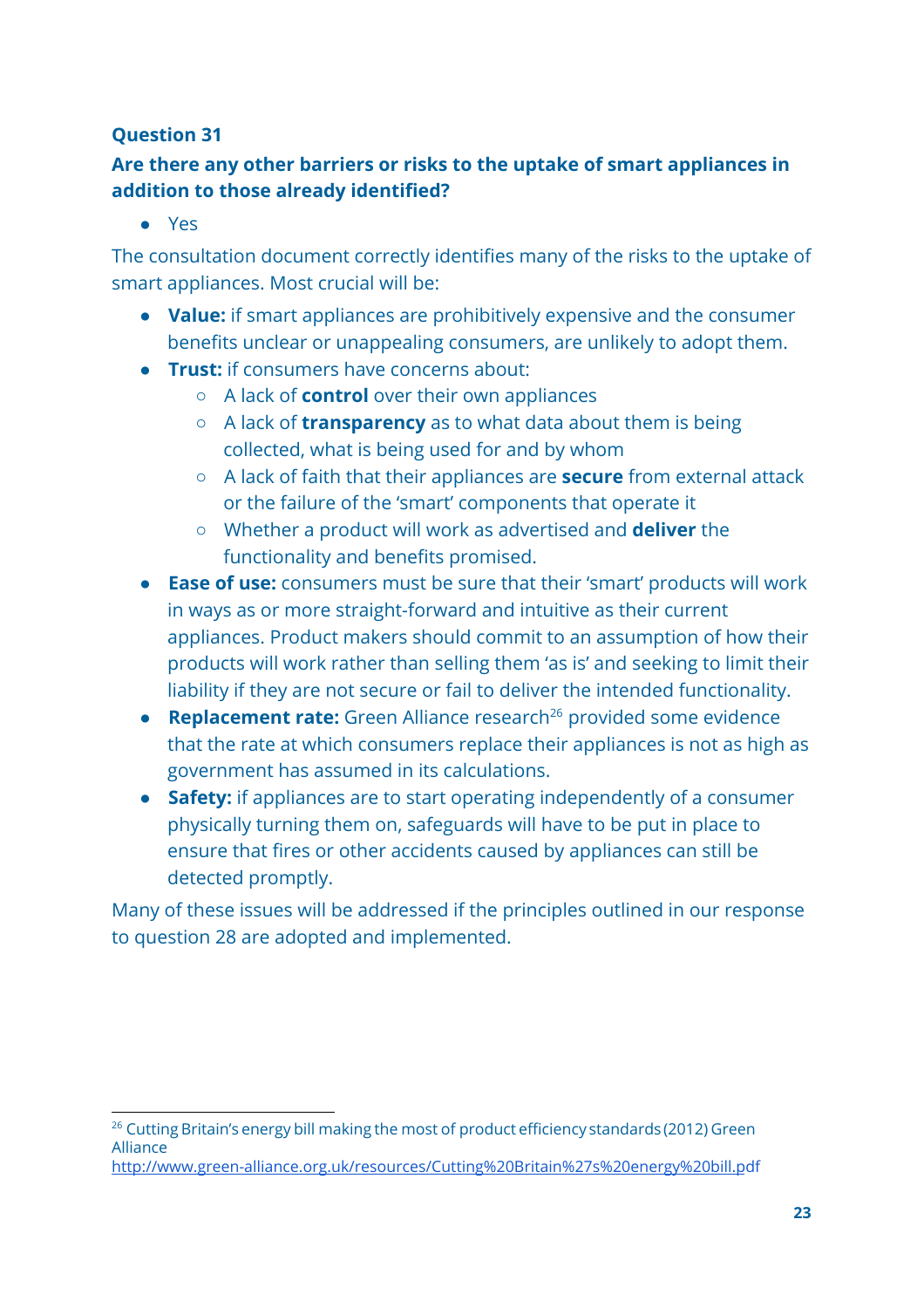#### <span id="page-24-0"></span>**Question 32**

#### **Are there any other options that we should be considering with regards to mitigating potential risks, in particular with relation to vulnerable consumers?**

● Yes

It is imperative that vulnerable consumers share in the benefits generated by smart appliances. It should also be noted that the potential risks to them are both signicant and varied. These **risks include** :

- Missing out on the benefits of new equipment and tariffs due to affordability or access issues. This may particularly be the case for those in rented accommodation, especially where they are not responsible for appliances or home improvements, or those who are not able to use, do not regularly use, or do not have access to the internet.
- Increased profiling of individual consumers enabled by smart metering and other data-driven services results in more financially vulnerable consumers being excluded from the best tariffs or services due to a perceived higher risk or the perception that they will bear higher prices before switching.
- Circumstances of some consumers will mean they are less able to adjust their consumption and lifestyles in the required way.
- Consumers in vulnerable situations are also likely to be more vulnerable to the risks identified and discussed in previous questions, particularly around being 'locked into' certain service providers.
- There is a clear risk of the market becoming more complex for consumers. Complexity tends to disproportionately impact vulnerable consumers and risks them not engaging with the market or from being able to deal with any problems that may arise.

Questions of profiling may become particularly sensitive as there may be opportunities to help identify where consumers are finding themselves in vulnerable situations and allow industry to take action quickly to help them before problems worsen, however such approaches would have to be handled very delicately.

In order to **mitigate these potential risks** there will need to be certain safeguards including:

● A limit on increased costs as a result of failure to respond to a smart tariff in the right way, and the ability to switch back to non-smart tariffs without excessive exit fees or administrative burden.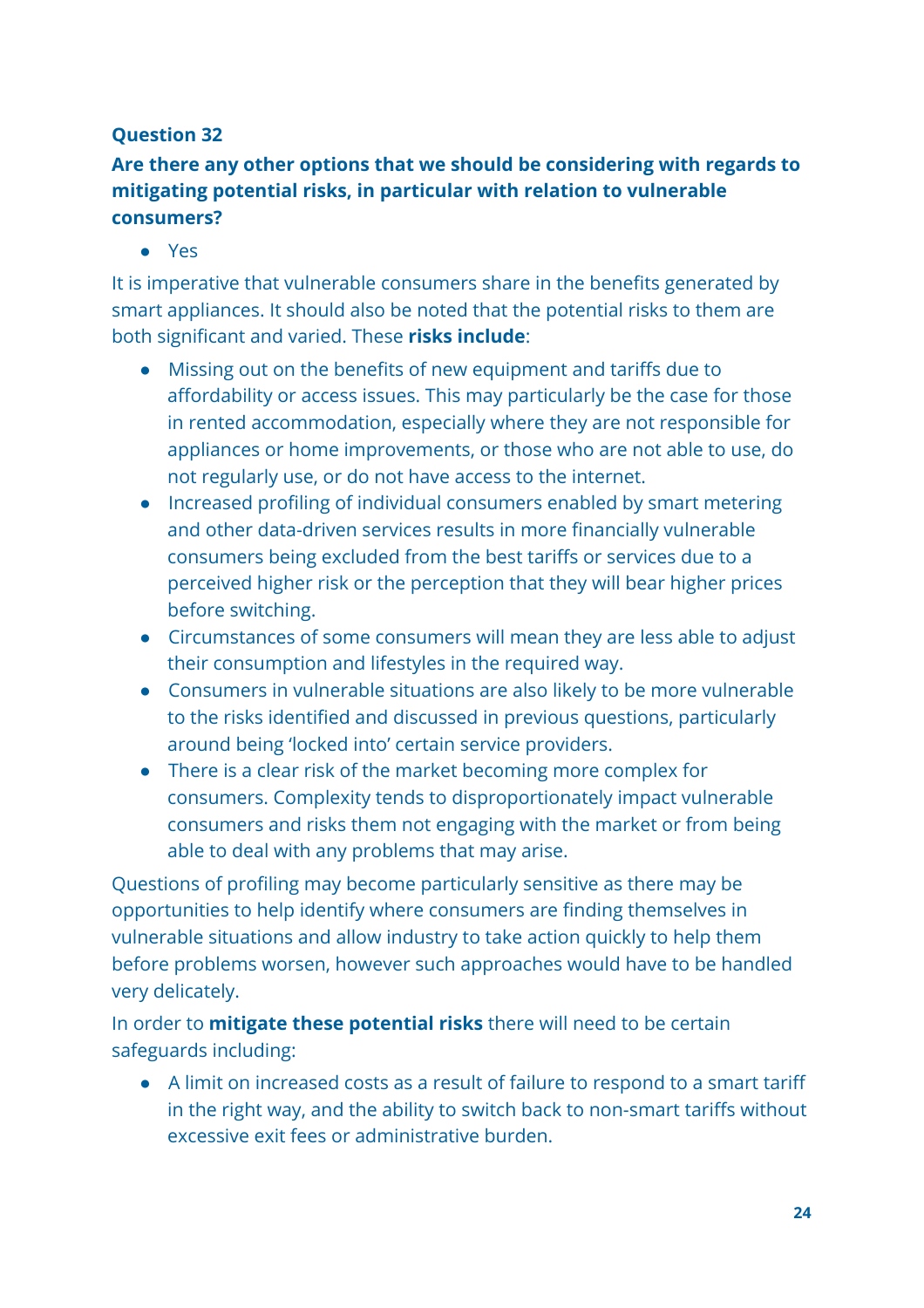- A guarantee that those who cannot afford to upgrade their appliances are not penalised.
- Clear processes by which longer-term contracts have clauses that allow for consumers situations changing unexpectedly - for example where consumers fall ill and can no longer afford a long-term service contract and wish to terminate it early
- Suppliers to closely monitor and review whether vulnerable consumers are benefitting from new arrangements.
- A consistent and robust industry-wide approach to sharing of smart data that ensures the consumer has control of who is using their data and for what.
- An ability for vulnerable consumers to stipulate the limits and parameters of an automatic DSR of their appliances to account for any specific needs eg a block on altering fridge consumption or a guarantee of heating at a certain time.
- Local engagement strategies that use local authorities, housing associations and community groups to explain how smart appliances can benefit vulnerable consumers. Such support is especially important since our research has shown that installers of smart meters provide very different levels of service<sup>27</sup> and do not always [take the time to explain](https://www.citizensadvice.org.uk/Global/CitizensAdvice/Energy/Energy%20Consultation%20responses/Early%20consumer%20experiences%20of%20smart%20meters%20-%20Research%20summary.pdf) the new device's functionality $^{28}$ .

## <span id="page-25-0"></span>**Ultra Low Emission Vehicles**

#### <span id="page-25-1"></span>**Question 33**

#### **How might Government and industry best engage electric vehicle users to promote smart charging for system benet?**

The emerging potential of smart charging technology looks likely to raise a number of difficult questions about fairness, and who should be required to pay the costs of the transition to a lower carbon transport system.

Without smart, ie managed, charging infrastructure, there is a risk that the (independent, honest) decisions made by electric vehicle (EV) purchasers could

<sup>&</sup>lt;sup>27</sup> Vulnerable consumers and the smart meter rollout: Analysis of information request (2015) Citizens Advice

[https://www.citizensadvice.org.uk/Global/CitizensAdvice/Energy/IRsmartmetersandvulnerableco](https://www.citizensadvice.org.uk/Global/CitizensAdvice/Energy/IRsmartmetersandvulnerableconsumers%20(1)%20(1).pdf) [nsumers%20\(1\)%20\(1\).pdf](https://www.citizensadvice.org.uk/Global/CitizensAdvice/Energy/IRsmartmetersandvulnerableconsumers%20(1)%20(1).pdf)

<sup>&</sup>lt;sup>28</sup> Early consumer experiences of smart meters (2016) Citizens Advice [https://www.citizensadvice.org.uk/Global/CitizensAdvice/Energy/Energy%20Consultation%20res](https://www.citizensadvice.org.uk/Global/CitizensAdvice/Energy/Energy%20Consultation%20responses/Early%20consumer%20experiences%20of%20smart%20meters%20-%20Research%20summary.pdf)p [onses/Early%20consumer%20experiences%20of%20smart%20meters%20-%20Research%20su](https://www.citizensadvice.org.uk/Global/CitizensAdvice/Energy/Energy%20Consultation%20responses/Early%20consumer%20experiences%20of%20smart%20meters%20-%20Research%20summary.pdf)m [mary.pdf](https://www.citizensadvice.org.uk/Global/CitizensAdvice/Energy/Energy%20Consultation%20responses/Early%20consumer%20experiences%20of%20smart%20meters%20-%20Research%20summary.pdf)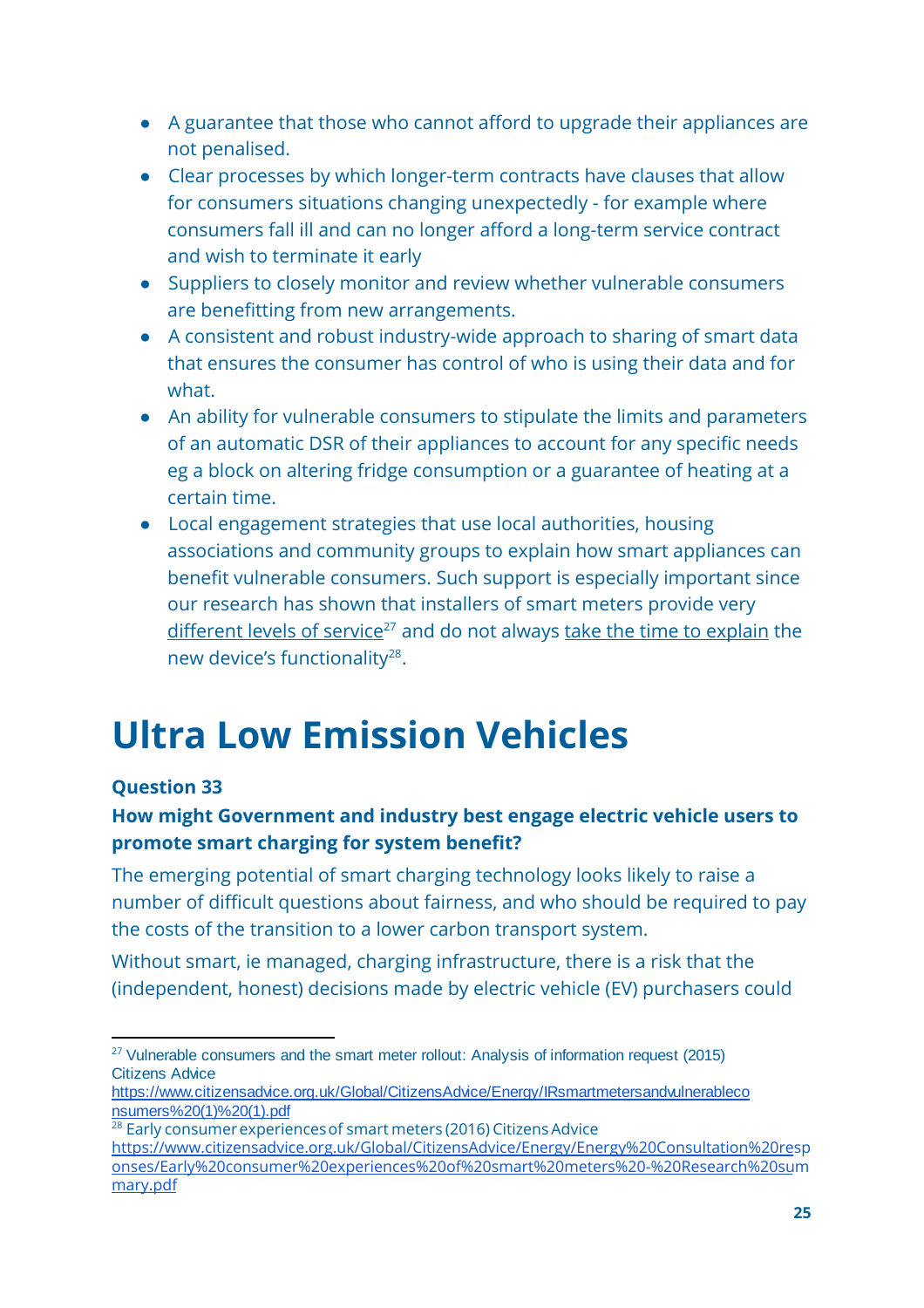have severely harmful consequences for their neighbours. If a few households on a local network loop choose to charge their cars at the same time, the demands on the network could be severe enough to shut down the network, thus cutting off everybody on the loop. Clearly, this is a bad outcome, both for the electric vehicle owners and their neighbours.

The highest priority is that electric vehicle charging should not be able to impede other users' electricity provision. Assuming this condition can be met, any capabilities which enable EV owners to tailor their charging experience to fit their needs is clearly desirable, providing either a) the costs of equipping those options is low or b) that the costs are borne by electric vehicle owners/suppliers and not by the wider energy network consumer base.

It is reasonable for electricity network consumers to be asked to pay for smart EV charging equipment that prevents wider network failure or more costly network reinforcement. To the extent that additional features/capabilities increase participation from EV-owning households, they may also be justified as part of the smart EV charging programme.

However, it is not reasonable to expect all households to also bear the costs of equipment/services which provides value solely to EV owners and not to users of the wider network. Non-EV householders are already supporting EV ownership through tax-funded grants and publicly-funded charging networks. They should not be asked to incur another cost from which they gain no direct benefit.

We also observe that development of a communication strategy for managed EV charging has up to now played second fiddle to technical questions. However, as clarity emerges about the type of technical and policy solution being pursued, policymakers and the energy and vehicle sectors must also give serious thought as to how information about the chosen option can be accurately and succinctly provided to both EV customers and their neighbours. The objective must be to minimise misunderstandings, ensure that EV customers are aware of a limits they may face in their charging behaviour, as well as helping non-EV customers understand that they are not paying extra (and should be paying less than they would otherwise have done) once a managed EV charging solution is deployed.

Citizens Advice supports the deployment of a managed smart charging system (such as is being proposed by the consortium<sup>29</sup> behind the My Electric Avenue trial scheme). We are engaging with their proposals and consultation to develop a preferred option that can meet the needs of all electricity network users, while continuing to provide EV owners with the greatest degree of flexibility.

<sup>&</sup>lt;sup>29</sup> Smart EV: Facilitating plug-in vehicle uptake (2016) EA Technology Limited [https://www.eatechnology.com/products-and-services/create-smarter-grids/ev-projects/smart-](https://www.eatechnology.com/products-and-services/create-smarter-grids/ev-projects/smart-ev)ev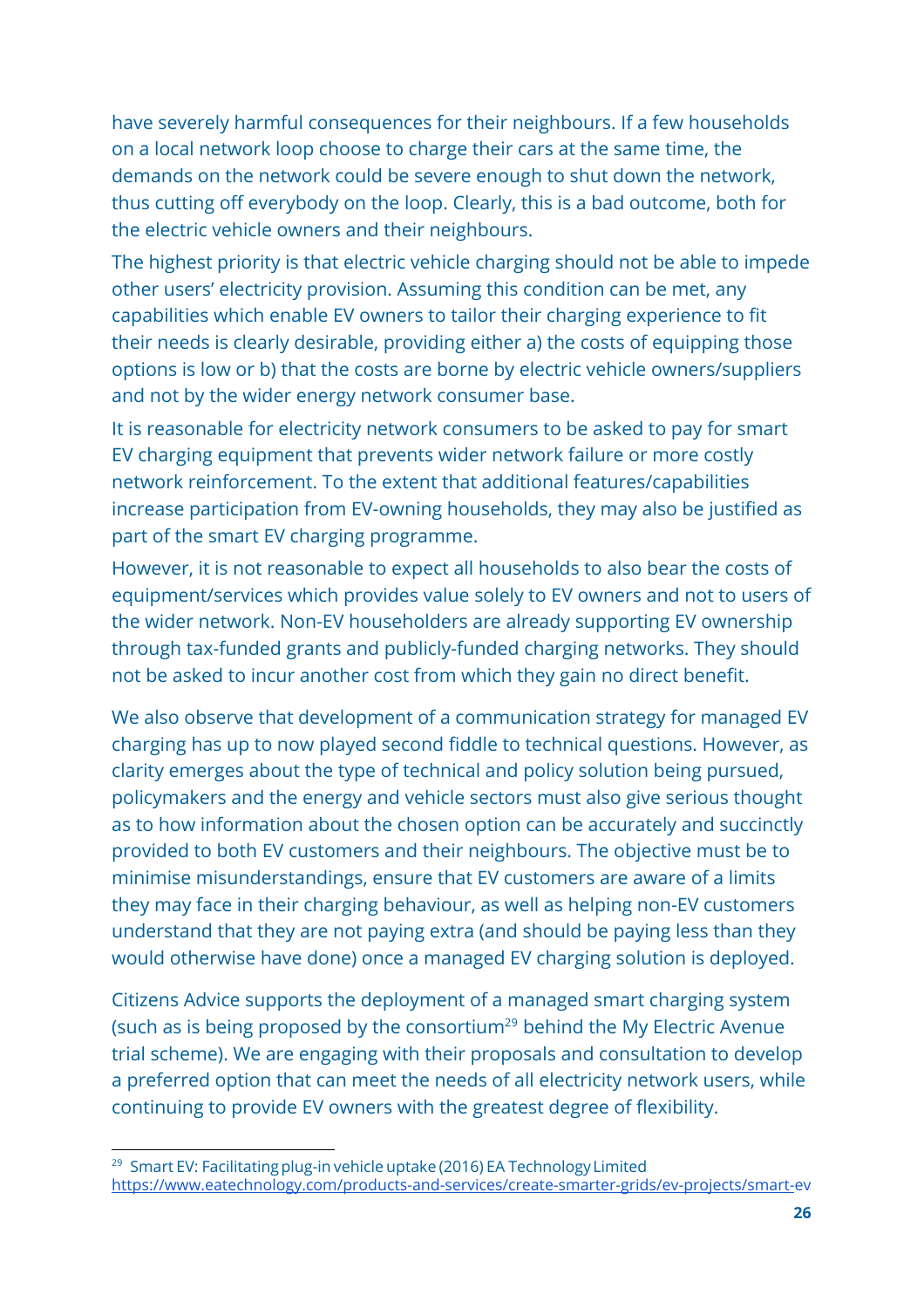# <span id="page-27-0"></span>**Consumer engagement with DSR**

#### <span id="page-27-1"></span>**Question 39**

#### **When does engaging/informing domestic and smaller non-domestic consumers about the transition to a smarter energy system become a top priority and why (i.e. in terms of trigger points)?**

Any programme of engagement with consumers should be relevant to their own lives. This means it is likely to relate to the impacts of particular elements of the transition to a smarter system (for example, the smart meter rollout or settlement reform) rather than providing an overarching narrative about the changes as a whole. It also needs to be well-timed and targeted so that consumers are able to take action in response to information they are given. For example, consumers should be given most information on smart meters when their supplier is in a position to offer them one. Trigger points (moving home<sup>30</sup>, a smart meter installation or the purchase of an electric vehicle) are therefore those at which consumers are impacted by changes in which they need to make active decisions to benefit or avoid detriment.

The energy system is technically complex, but consumers should not have to be exposed to complex information in order to participate in the transition to a flexible system. As a result it is important to craft simple messages which provide consumers with key information, while also making more detailed information available for those who are interested, and ensuring that advice is available for consumers who need extra help.

It is important that in messaging around the transition, industry does not simply skate over negative messages in favour of positive ones. Consumers need to understand how they can take advantage of new arrangements and will not be sympathetic if they are persuaded to take on goods and services that are not suitable for them. We have seen low levels of awareness in the smart meter programme around things like the limitation of SMETS1 meters.<sup>31</sup> It is the responsibility of suppliers to ensure consumers make fully informed decisions. If they do not, it could back-fire on their perception of smart energy systems.

<sup>&</sup>lt;sup>30</sup> Each Home Counts: An Independent Review of Consumer Advice, Protection, Standards and Enforcement for Energy Efficiency and Renewable Energy (2016) Dr Peter Bonfield, OBE, FREng https://www.gov.uk/government/uploads/system/uploads/attachment\_data/file/578749/Each\_Ho me\_Counts\_December\_2016\_.pdf

<sup>&</sup>lt;sup>31</sup> Early consumer experiences of smart meters (2016) Citizens Advice [https://www.citizensadvice.org.uk/Global/CitizensAdvice/Energy/Energy%20Consultation%20res](https://www.citizensadvice.org.uk/Global/CitizensAdvice/Energy/Energy%20Consultation%20responses/Early%20consumer%20experiences%20of%20smart%20meters%20-%20Research%20summary.pdf)p [onses/Early%20consumer%20experiences%20of%20smart%20meters%20-%20Research%20su](https://www.citizensadvice.org.uk/Global/CitizensAdvice/Energy/Energy%20Consultation%20responses/Early%20consumer%20experiences%20of%20smart%20meters%20-%20Research%20summary.pdf)m [mary.pdf](https://www.citizensadvice.org.uk/Global/CitizensAdvice/Energy/Energy%20Consultation%20responses/Early%20consumer%20experiences%20of%20smart%20meters%20-%20Research%20summary.pdf)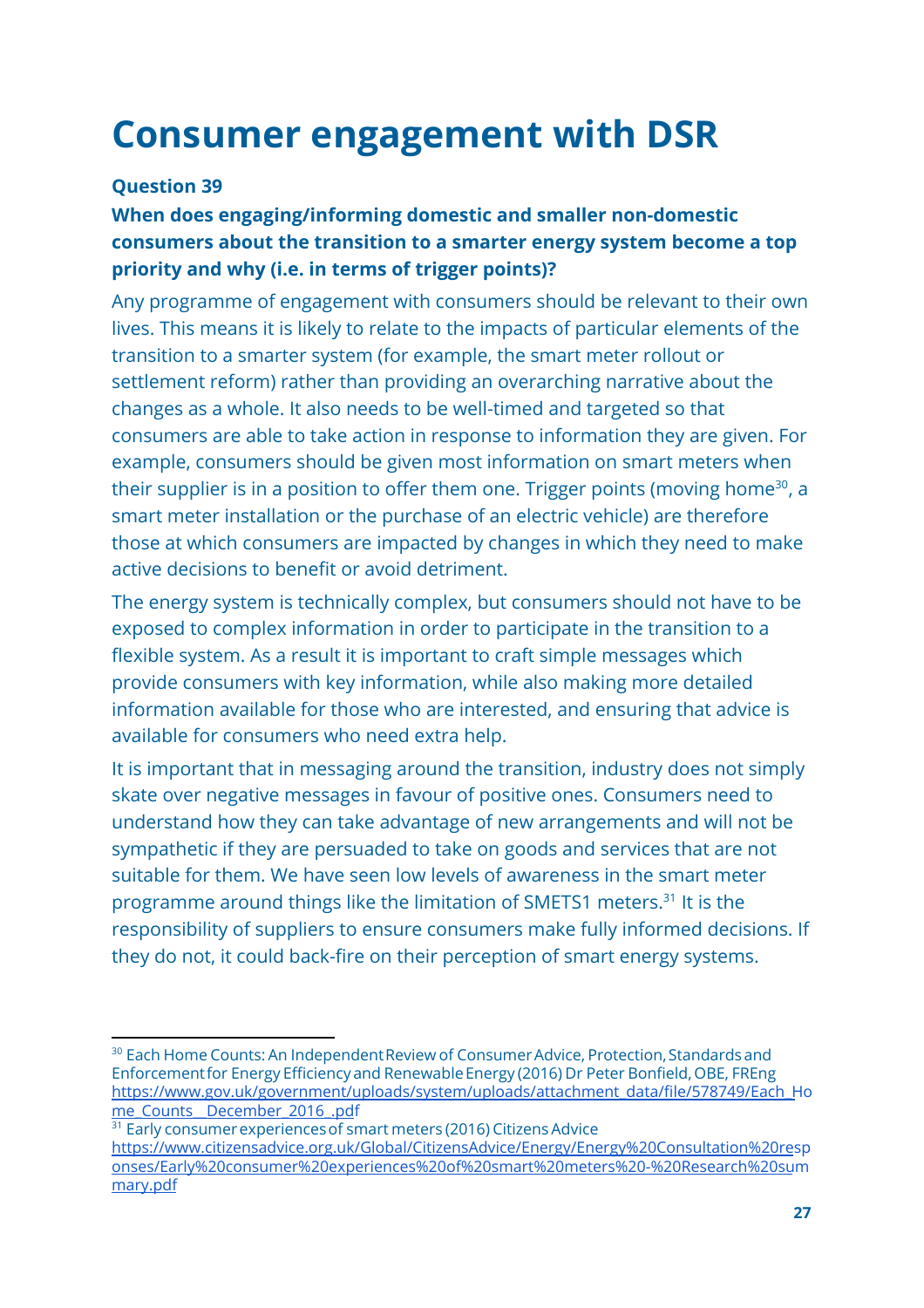As the statutory body for informing consumers about and promoting the benefits of smart meters, SEGB has a big job to ensure it gets messages out to consumers in the manner outlined above. It is imperative that their engagement is flexible, allowing for any slippages in the programme timetable or changes to the provision or relative benefits of different types of equipment.

Generally, engagement will need to be sensitive to the individual needs of consumers, different types of consumers (domestic vs non-domestic), fuel needs (off gas vs dual fuel), technology type (solar, battery etc) will have different interactions with the energy system and will require different information at different points. Vulnerability will also need to be accounted for to ensure that all consumers are informed and able to benefit from relevant aspects of the transition.

### <span id="page-28-0"></span>**Consumer protection and cyber security**

#### <span id="page-28-1"></span>**Question 40**

**Please provide views on what interventions might be necessary to ensure consumer protection in the following areas:**

#### **Social impacts**

As noted in the consultation document, consideration will have to be given to those consumers who may be unable to benefit from emerging products and services. This may be due to vulnerability or lifestyle factors that mean, for example, that they are unable to make use of load-shifting tariffs. Such consumers must not be penalised for this.

Given the overlap with our response to question 15 on smart tariffs, we will repeat parts of our statement here:

#### **Protect first-time adopters of smart tariffs**

In principle, DSR should lower bills for consumers who change their behaviour (with any reward for load shifting proportional to the costs saved by their changed usage profile) without negative impacts on participating consumers who do not do so. However, this is unlikely to be the effect in practice. For example, in previous time of use trials a large minority of consumers failed to shift their load, and would in fact have seen bill increases if they had not been protected by the conditions of the trial.<sup>32</sup> Similarly, our predecessor body

<sup>&</sup>lt;sup>32</sup> Customer-Led Network Revolution Progress Report 7 (2014) Copyright Northern Powergrid (Northeast) Limited, Northern Powergrid (Yorkshire) Plc, British Gas Trading Limited, EA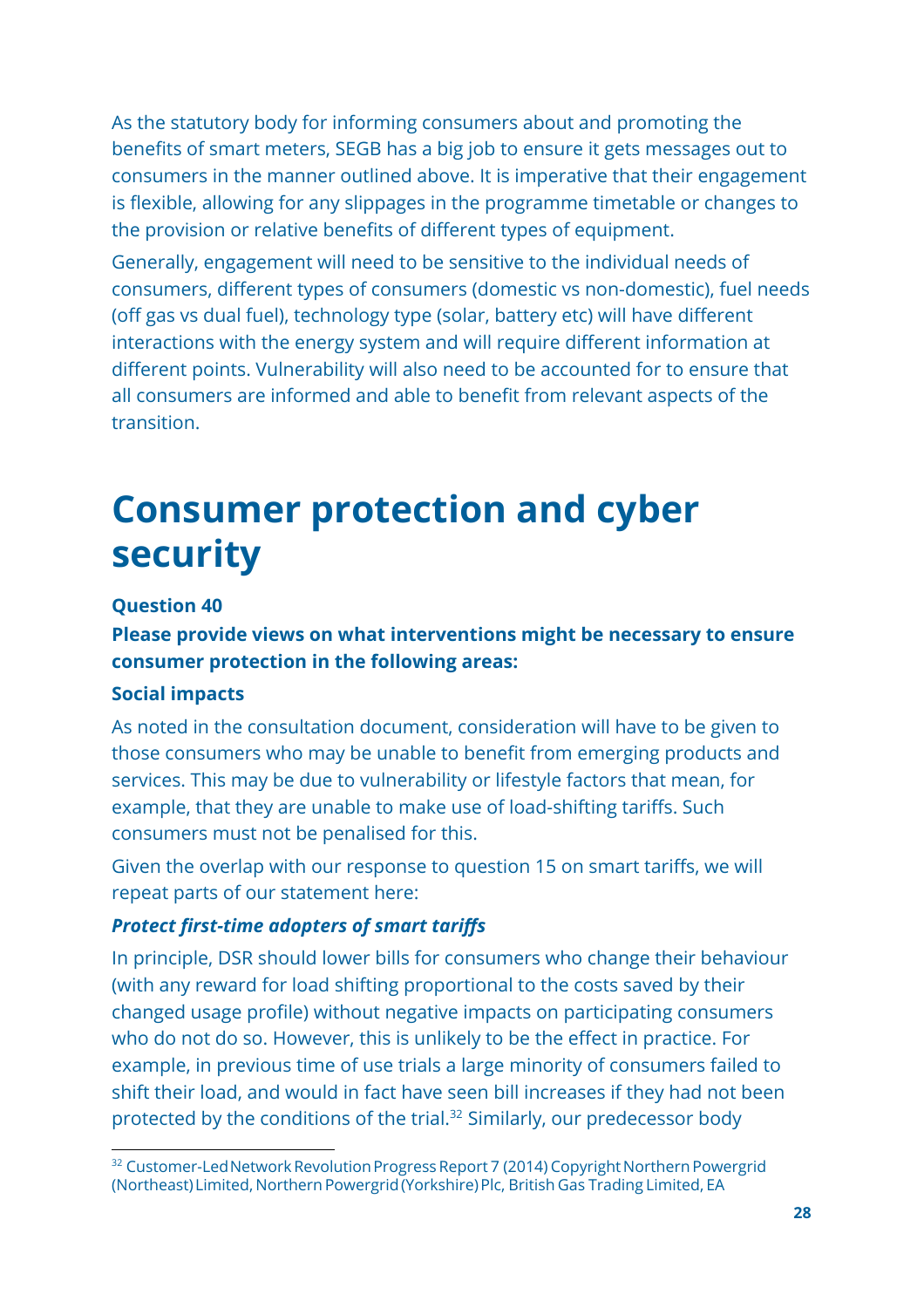Consumer Focus [conducted research in 2012](http://webarchive.nationalarchives.gov.uk/20140728011208/http://www.consumerfutures.org.uk/files/2013/07/From-devotees-to-the-disengaged.pdf) which found that 38% of consumers on traditional time of use (ToU) tariffs do not get any benefit from them.<sup>33</sup>

New consumer protections will be required to mitigate this risk, by limiting financial liability for consumers who switch to non-traditional smart tariffs and by ensuring that they are able to switch to other non-smart tariffs without penalties if they find their bills rise. The limits on liability could take a number of forms, including caps on bill increases or 'shadow billing', whereby consumers are billed on the lower of either a smart or non-smart tariff. Given the wider system benefits of DSR, providing these protections should not lead to an overall increase in costs to consumers. Such protections will be required to give consumers the confidence to participate in a nascent smart tariff market.

#### **Consider impacts on those not adopting smart tariffs**

While emerging tariffs may only be adopted by a minority of consumers, there is the potential for their introduction to have wider impacts, both positive and negative, for the non-participating majority of consumers who are left behind. System cost reductions and other efficiencies may be achieved in the medium to long term, but in the early transitional phase consumers who stand to benefit (in some cases without altering their behaviour at all) will switch to ToU tariffs to lower their bills. Until the efficiency savings from this change are realised, suppliers may seek to increase costs for their non-ToU consumers.

Furthermore, if DSR proves to be valuable to suppliers then they may prioritise their ToU consumers to the detriment of their non-ToU consumers, who could receive a relatively lower standard of customer service, or be offered less attractive deals. These considerations are important as it is clear that a large number of consumers will not receive smart meters until towards the end of the rollout, many will have a smart meter operating in dumb mode following a switch, and a minority will be unable, or unwilling, to have one installed.

#### *Consider the needs of vulnerable consumers*

Consumers in vulnerable circumstances will require particular consideration, to ensure that they are protected from unsuitable tariffs, but also to enable their participation in DSR where this is beneficial. The widespread introduction of ToU tariffs could also affect considerations of a consumer's vulnerability, such that a

Technology Limited and the University of Durham

[http://www.networkrevolution.co.uk/wp-content/uploads/2014/07/CLNR-Progress-Report-7-Ne](http://www.networkrevolution.co.uk/wp-content/uploads/2014/07/CLNR-Progress-Report-7-New-links-.pdf)w [-links-.pdf](http://www.networkrevolution.co.uk/wp-content/uploads/2014/07/CLNR-Progress-Report-7-New-links-.pdf)

 $33$  From devotees to the disengaged: A summary of research into energy consumers' experiences of Time of Use tariffs and Consumer Focus's recommendations (2012) Consumer Focus [http://webarchive.nationalarchives.gov.uk/20140728011208/http://www.consumerfutures.org.u](http://webarchive.nationalarchives.gov.uk/20140728011208/http://www.consumerfutures.org.uk/files/2013/07/From-devotees-to-the-disengaged.pdf)k [/les/2013/07/From-devotees-to-the-disengaged.pd](http://webarchive.nationalarchives.gov.uk/20140728011208/http://www.consumerfutures.org.uk/files/2013/07/From-devotees-to-the-disengaged.pdf)f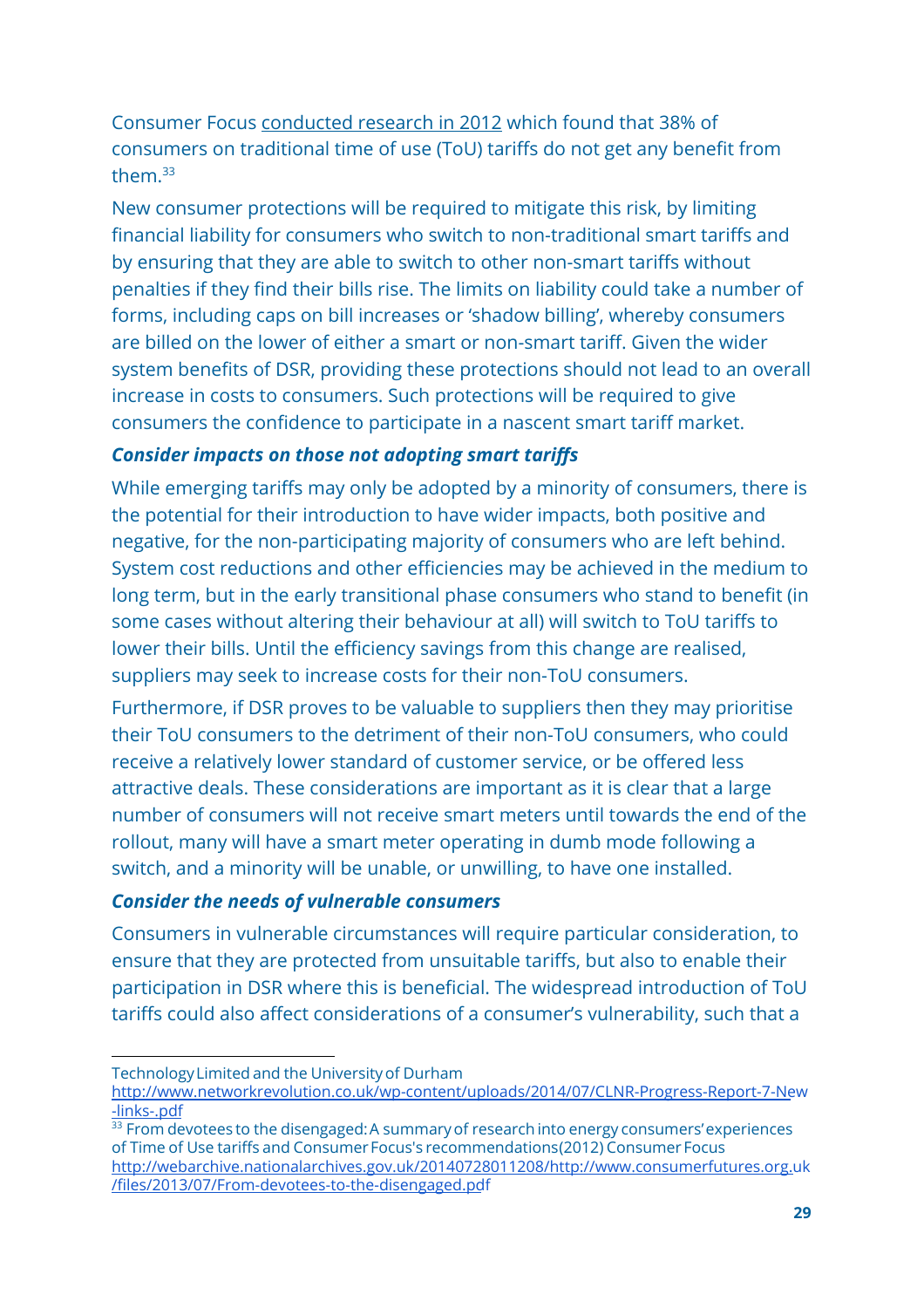consumer's inability to load shift may become a circumstance which can place them in a vulnerable position.

Furthermore, consideration should be given to how future charging will affect community energy generation that supports low-income consumers. It would be inappropriate for these consumers to be unfairly penalised when it has already proved difficult to extend these services to them.

#### **Data and Privacy**

In section 4.1 the consultation document states that a balance must be struck between a market in which innovation can flourish and one in which appropriate consumer protections are in place. This is a false dichotomy as the two should not be viewed as mutually exclusive. It has been consistently demonstrated that when consumers feel they have more choice and control over their data they generally share more data (for better or worse).<sup>34</sup> As such, consumer trust as a result of robust protections in the form of transparency and control will be the best enabler of useful innovation and service adoption, not a barrier.

A core principle for all smart principles should be that if the consumer benefits are clear then consumers will opt-in to sharing more detailed data in exchange for those benefits. Mandating any such sharing undermines the incentives for companies to provide consumer benefits in exchange for access.

While the consultation document references the Consumer Protection Act (CPA), equally important should be BEIS' smart metering privacy framework which builds upon the CPA and sets out a clear and well-founded system of consumer choice for the increased detail of consumer data generated through the smart meter rollout. This framework ensures that consumers must opt-in for the most detailed collection of their data and may choose to opt-out to less detailed data sharing. This approach not only grants consumers more control but also allows them leverage to ensure that they receive benefits in exchange for their data effectively if a company wants access to a consumer's detailed data they must make a clear case to the consumer for why they want it and what benefits will be delivered in return. A similar model of regulation should be replicated in the smart home with regard to consumer choices to help ensure that it is ultimately consumers who have control over their data and are able to leverage it to their benefit.

<sup>&</sup>lt;sup>34</sup> Brandimarte, L., A. Acquisti, G. Loewenstein (2010) Misplaced Confidences: Privacy and the Control Paradox, Workshop Paper [http://www.heinz.cmu.edu/~acquisti/papers/acquisti-SPPS.pd](http://www.heinz.cmu.edu/~acquisti/papers/acquisti-SPPS.pdf)f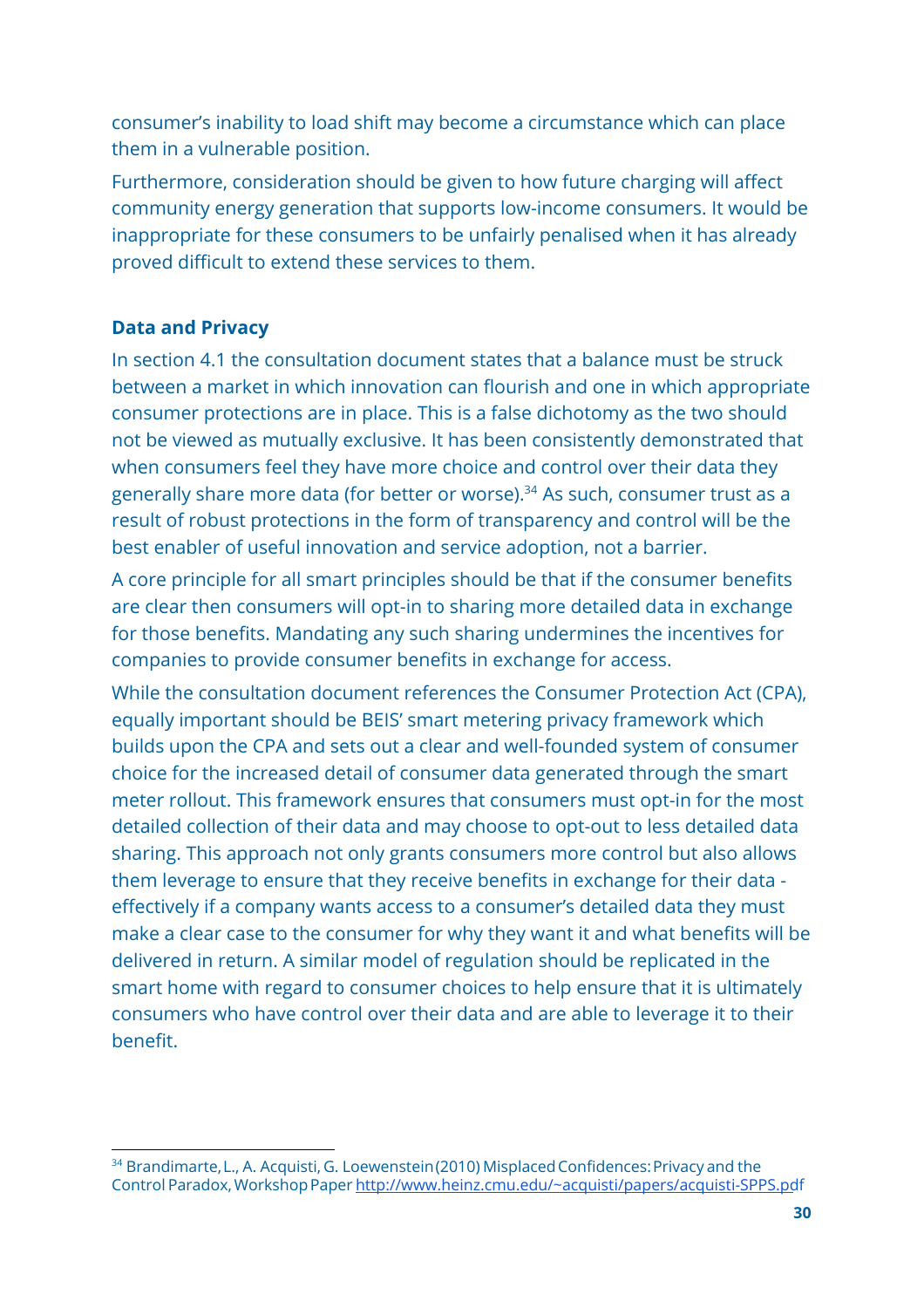#### **Informed consumers**

It will be imperative that clear, consistent and accurate information be provided to consumers about all new services and products that come with a smart, flexible energy system. This will be especially true in the increasingly complex realm of the smart home and IoT, as well as smart tariffs.

It will be vital to ensure that communications materials will not be used as a route by which responsibilities and liabilities are shifted from service providers to consumers. In particular lengthy terms and conditions should be avoided, as we know from [our research](http://webarchive.nationalarchives.gov.uk/20140728011208/http://www.consumerfutures.org.uk/reports/smart-and-clear-customer-attitudes-to-communicating-rights-and-choices-on-energy-data-privacy-and-access) that consumers rarely read these and seldom understand them when they do. $35$  Indeed the lack of understanding is a part of how consumers justify not reading them. As has been noted elsewhere in this consultation response, service providers should commit to a clear understanding of how a product or service will work and deliver on that commitment rather than selling products or services 'as they are' and seeking to limit liability for any breaches in privacy or security.

The goal of many smart home services is to simplify and streamline consumer experience, but there is always a risk that, if not properly understood or opaque by design, such products and services may increase perceived complexity for consumers creating a world in which consumers need to be 'informed' about a growing range of increasingly esoteric products and services. This is why clarity and consistency should be at the heart of any information provided to consumers.

[Our research](http://webarchive.nationalarchives.gov.uk/20140728011208/http://www.consumerfutures.org.uk/reports/smart-and-clear-customer-attitudes-to-communicating-rights-and-choices-on-energy-data-privacy-and-access) on consumer needs from smart data communications materials concluded that there is a strong preference for layered information, for example a one-page summary of the key issues that signposts consumers to more detailed summaries of specific areas.<sup>36</sup> While consumers may not always engage with information provided initially, the knowledge that such information is available if needed at a future date often provides reassurance. The Information Commissioner's Office (ICO) has incorporated many elements of these approaches and principles into its own guidelines on privacy notices.<sup>37</sup>

<sup>&</sup>lt;sup>35</sup> Against the clock: Why more time isn't the answer for consumers (2016) Citizens Advice [https://www.citizensadvice.org.uk/Global/CitizensAdvice/Consumer%20publications/Finalrepo](https://www.citizensadvice.org.uk/Global/CitizensAdvice/Consumer%20publications/Finalreport-Againsttheclock.pdf)rt-[Againsttheclock.pdf](https://www.citizensadvice.org.uk/Global/CitizensAdvice/Consumer%20publications/Finalreport-Againsttheclock.pdf)

<sup>&</sup>lt;sup>36</sup> Smart and clear: Customer attitudes to communicatingrights and choices on energy data privacy and access (2014) Consumer Futures

[http://webarchive.nationalarchives.gov.uk/20140728011208/http://www.consumerfutures.org.u](http://webarchive.nationalarchives.gov.uk/20140728011208/http://www.consumerfutures.org.uk/reports/smart-and-clear-customer-attitudes-to-communicating-rights-and-choices-on-energy-data-privacy-and-access)k [/reports/smart-and-clear-customer-attitudes-to-communicating-rights-and-choices-on-energy-d](http://webarchive.nationalarchives.gov.uk/20140728011208/http://www.consumerfutures.org.uk/reports/smart-and-clear-customer-attitudes-to-communicating-rights-and-choices-on-energy-data-privacy-and-access)a [ta-privacy-and-access](http://webarchive.nationalarchives.gov.uk/20140728011208/http://www.consumerfutures.org.uk/reports/smart-and-clear-customer-attitudes-to-communicating-rights-and-choices-on-energy-data-privacy-and-access)

<sup>&</sup>lt;sup>37</sup> Privacy notices, transparency and control (2016) ICO [https://ico.org.uk/for-organisations/guide-to-data-protection/privacy-notices-transparency-and](https://ico.org.uk/for-organisations/guide-to-data-protection/privacy-notices-transparency-and-control/)-c [ontrol/](https://ico.org.uk/for-organisations/guide-to-data-protection/privacy-notices-transparency-and-control/)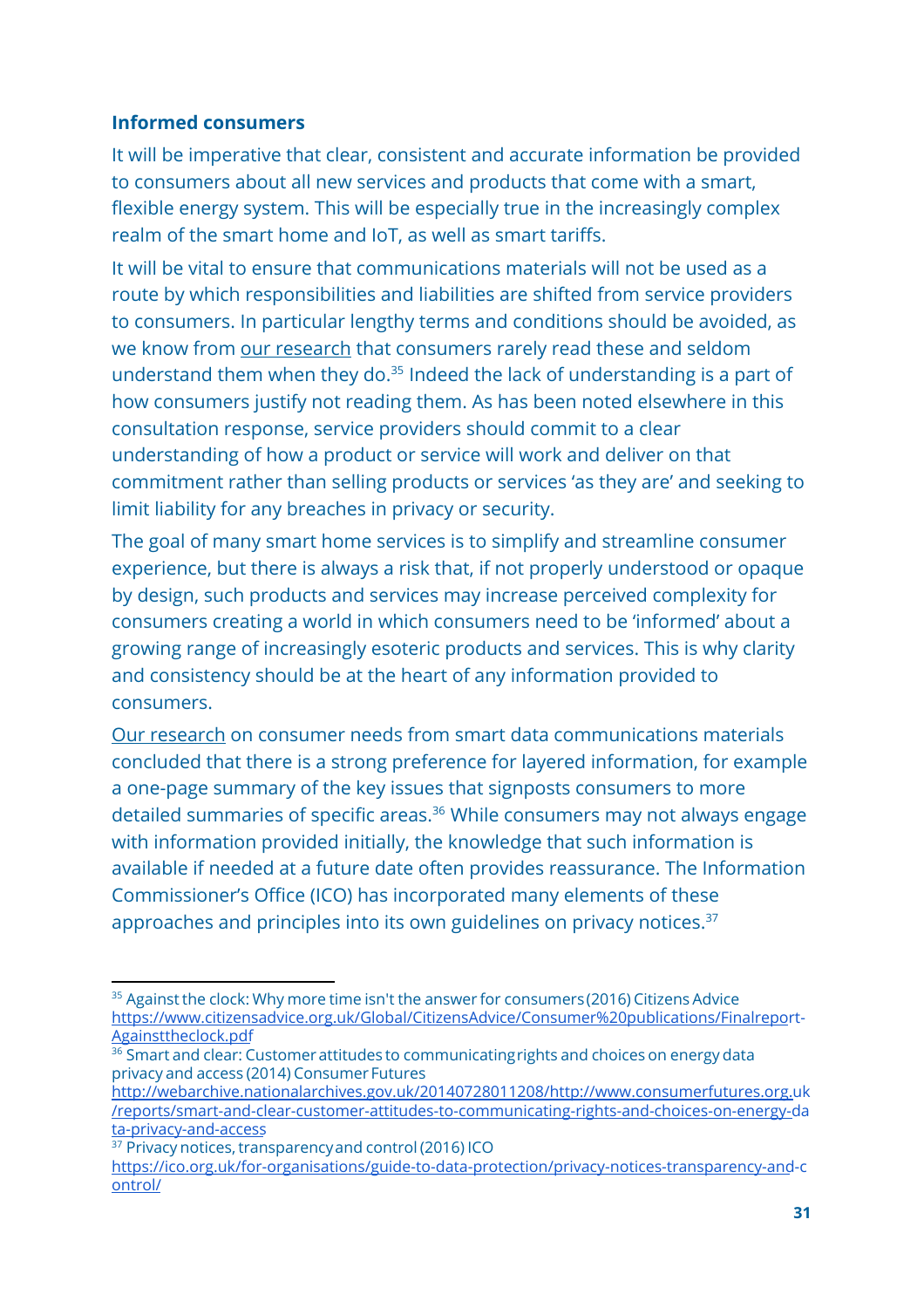#### *Blurred lines of responsibilities*

A key issue that emerges for consumers as services become increasingly more integrated, data driven and less tangible is the need for a clear delineation of responsibility and accountability. Already within the energy market consumers can find themselves sent back and forth between energy suppliers, networks and the grid. As more parties enter this space, it will be crucial to ensure that consumers maintain a clear sense of who they should contact regarding different issues and who is responsible for what. Equally these lines should be drawn clearly for service providers to avoid areas where either nobody or multiple parties claim 'ownership' of an issue.

#### *Extra support for vulnerable consumers*

Local engagement and information strategies that use local authorities, housing associations and community groups to explain how to use smart appliances can benefit vulnerable consumers in particular. Such support is especially important since our research has shown that installers of smart meters provide very different levels of service<sup>38</sup> and do not always <u>take the time to explain</u> the new device's functionality<sup>39</sup>.

#### **Preventing abuses**

Key to preventing abuses will be robust protections and processes and ensuring that consumers have a clear understanding of their rights and what these services will and won't do. Where breaches occur there must be a clear process of accountability to ensure that issues are resolved and those that breach the rules are quickly and effectively penalised. Measures should also be taken to ensure that smart service and product providers provide full disclosure if they do suffer a security breach, there have been too many cases of industry refusing to acknowledge where breaches exist rather than being open and making clear what steps are being made to remedy the problem.

As noted in the previous section, if not properly managed there is a significant risk of consumers, and potentially industry, losing sight of which parties are responsible and liable for which issues. Any grey areas that form in this new market will cause significant risk to consumer trust and safety, as such a clear

<sup>&</sup>lt;sup>38</sup> Vulnerable consumers and the smart meter rollout: Analysis of information request (2015) Citizens Advice

[https://www.citizensadvice.org.uk/Global/CitizensAdvice/Energy/IRsmartmetersandvulnerableco](https://www.citizensadvice.org.uk/Global/CitizensAdvice/Energy/IRsmartmetersandvulnerableconsumers%20(1)%20(1).pdf) [nsumers%20\(1\)%20\(1\).pdf](https://www.citizensadvice.org.uk/Global/CitizensAdvice/Energy/IRsmartmetersandvulnerableconsumers%20(1)%20(1).pdf)

<sup>&</sup>lt;sup>39</sup> Early consumer experiences of smart meters (2016) Citizens Advice [https://www.citizensadvice.org.uk/Global/CitizensAdvice/Energy/Energy%20Consultation%20res](https://www.citizensadvice.org.uk/Global/CitizensAdvice/Energy/Energy%20Consultation%20responses/Early%20consumer%20experiences%20of%20smart%20meters%20-%20Research%20summary.pdf)p [onses/Early%20consumer%20experiences%20of%20smart%20meters%20-%20Research%20su](https://www.citizensadvice.org.uk/Global/CitizensAdvice/Energy/Energy%20Consultation%20responses/Early%20consumer%20experiences%20of%20smart%20meters%20-%20Research%20summary.pdf)m [mary.pdf](https://www.citizensadvice.org.uk/Global/CitizensAdvice/Energy/Energy%20Consultation%20responses/Early%20consumer%20experiences%20of%20smart%20meters%20-%20Research%20summary.pdf)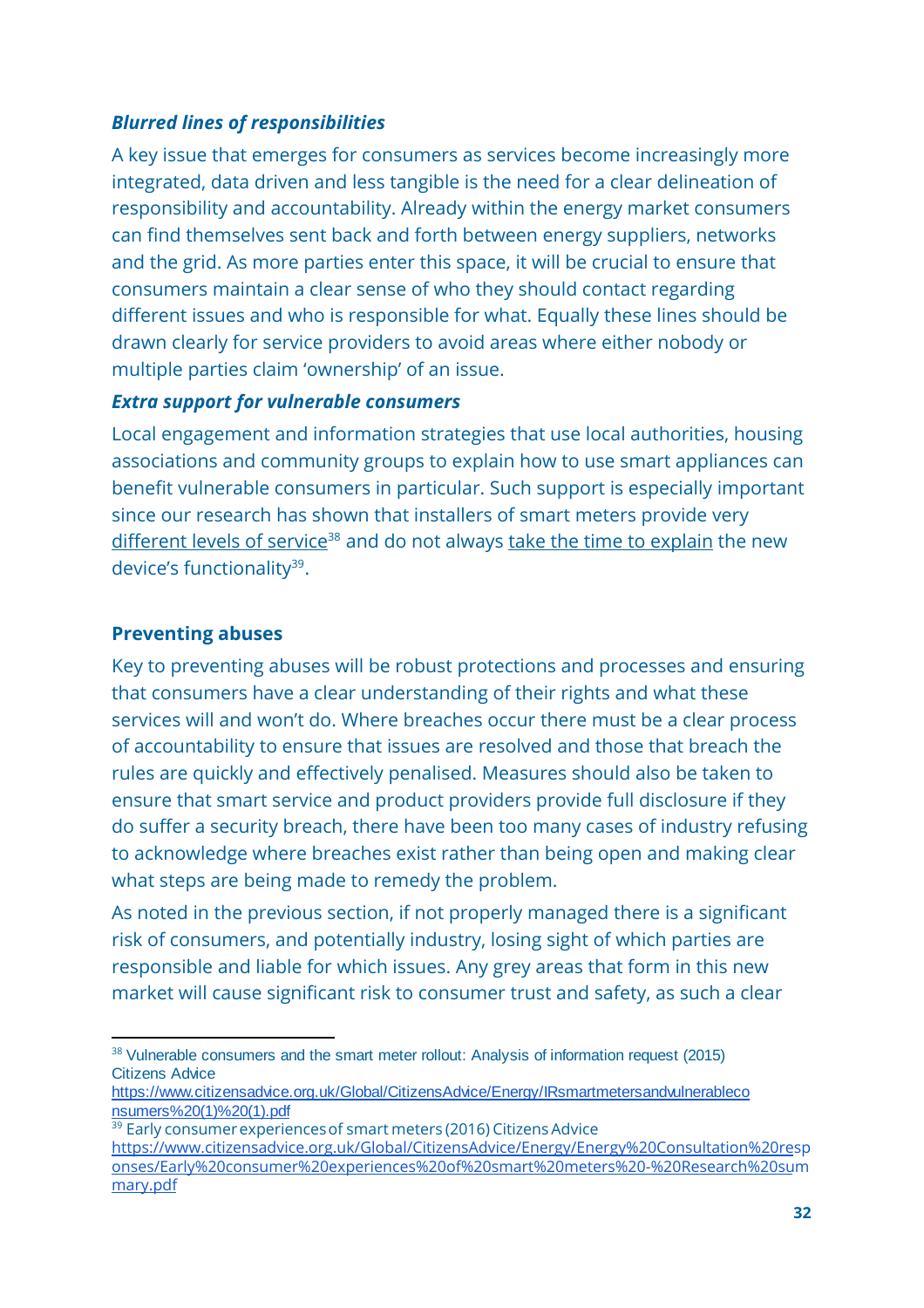delineation of responsibility will need to be understood and agreed upon from the outset.

#### <span id="page-33-0"></span>**Question 41**

#### **Can you provide evidence demonstrating how smart technologies (domestic or industrial/commercial) could compromise the energy system and how likely this is?**

In its recent "Evidence check: smart metering of gas and electricity"<sup>40</sup>, the House of Commons Science and Technology Committee heard mixed views on the extent to which there are material security risks associated with the smart meter rollout, with some suggesting these risks were extremely limited and well managed and others suggesting they are substantive and yet to be fully thought through and tackled. At the latter end of the spectrum, the Royal Academy of Engineering told the Committee that "the threat of cyber attacks—either to gain information, 'steal' electricity or disrupt supply—is real and pressing. […] Disruption to energy and gas supplies at a massive scale is possible, either from cyber attack or errors in software." The Committee took some comfort from assurances it received from the Government Communications Headquarters that it was appropriately involved in ensuring smart meter security but nonetheless noted that there was a need to reassure the public on this point. This issue of public trust appears critical if consumers are to have the confidence to engage with both smart metering and smart household goods.

Notwithstanding the activity of security agencies, there have a been a range of high profile examples of unsecured devices in the Internet of Things (IoT) being used in coordinated Distributed Denial of Service (DDOS) attacks.<sup>41</sup> This has included smart household goods such as fridges. The issue of device default passwords remaining unchanged and being too easy to guess has been flagged as a problem, as has the inability for many devices to be updated or 'patched'. These risks increase for appliances of items which will remain in place for many years or even decades. While to date coordinated IoT attacks have been most prominently manifest in DDOS actions, the ability of hackers to compromise the security of smart household devices does bring the risk that it could be used to either curtail power use, or overload power networks.

There is a current lack of security in many 'smart' devices, particularly where legacy companies 'bolt-on' smart functionality without considering or

 $^{40}$  "Evidence Check: smart metering of gas and electricity", House of Commons Science & Technology Committee, 24 September 2016.<http://tinyurl.com/hqxejm5>

 $41$  "More than 750,000 phishing and spam emails launched from thingbots, including televisions, fridge", Proofpoint, 16 November 2014.<http://tinyurl.com/o78zcxh> "Experts blame smart fridges, DVRs and other IoT devices: why your internet went down", Tech Times, 24 October 2016. [http://tinyurl.com/z7kax](http://tinyurl.com/z7kaxfl)fletc.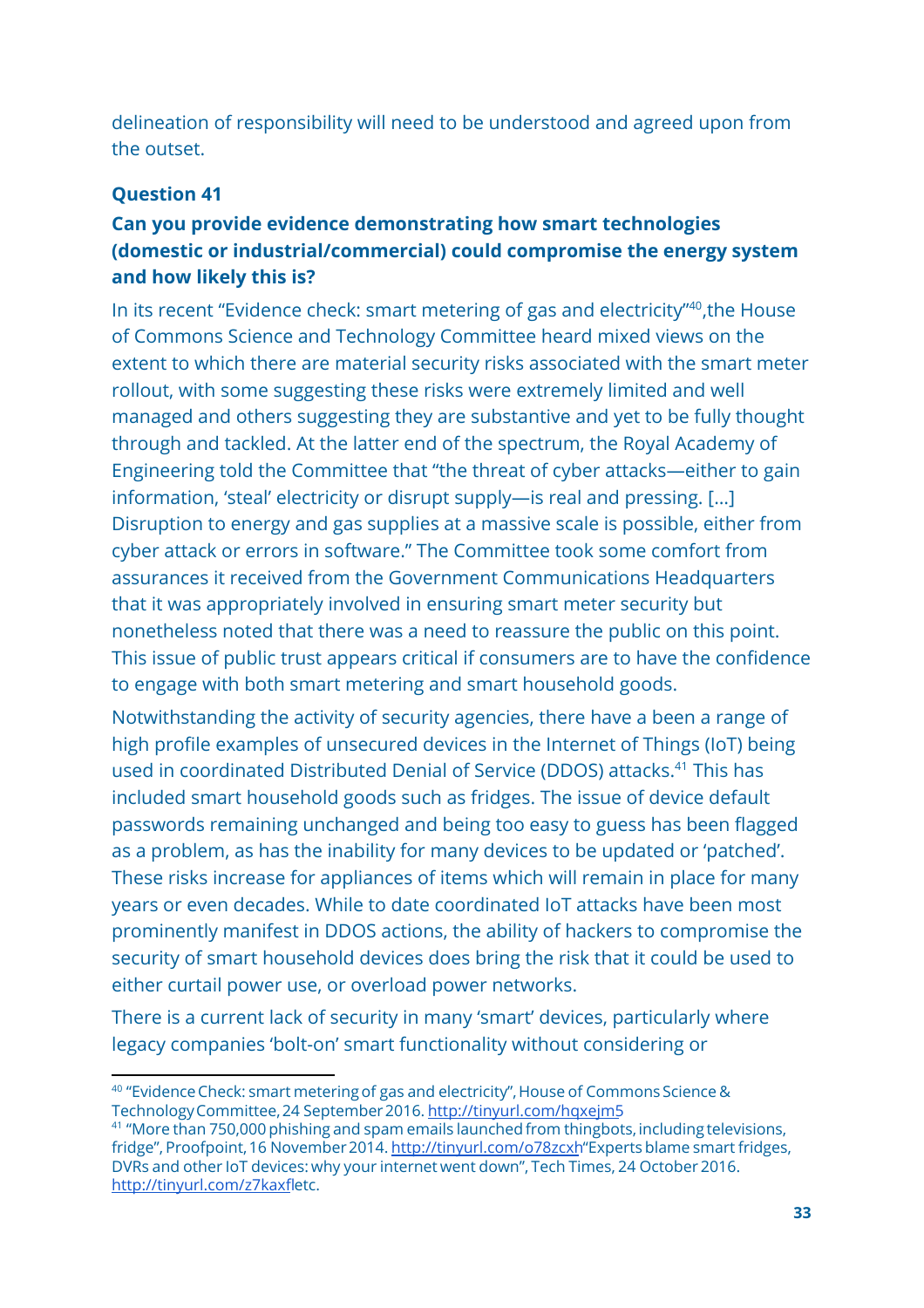understanding the security implications. The early web provides a useful learning experience as it was initially insecure, leading to significant consumer wariness and distrust as well as a proliferation of scams and poor services with security only now being added in where possible at great expense and effort. Smart homes and services must have security (and privacy) baked in from their inception if consumers are going to trust, and therefore confidently make use of them in the future. Existing products that are not secure will need to be secured, both to prevent vulnerable points in a smart home and to prevent early negative stories of easily hacked or manipulated smart home devices $42$ .

### <span id="page-34-0"></span>**Roles and responsibilities**

#### <span id="page-34-1"></span>**Question 45**

**With regard to the need for immediate action:**

**a) Do you agree with the proposed roles of DSOs and the need for increased coordination between DSOs, the SO and TOs in delivering efficient network planning and local/system-wide use of resources?**

We agree that greater co-ordination between DNOs and TOs is needed to achieve the efficient use of resources across the system and enable a holistic approach to building the network.

More broadly, we think that the the specific role profile of a Distribution System Operator should be led by technological development, rather than specifying the role in too much detail in advance of knowing more precisely what the technological need will be.

That said, greater specificity about the types of activities that DSOs might be expected to undertake and the different potential DSO models would be welcome. In turn, this makes it difficult to assess the impact and feasibility of these suggestions. In particular, we believe further detail is required regarding:

- The cost involved in transitioning from DNOs to DSOs, and the comparison between this and a business-as-usual scenario;
- The mechanisms by which these costs will be recovered.

This should include a rationale for how DSO incentives will be captured in the RIIO framework.

Consideration should also be given to the extent to which DSO responsibilities should be assigned on a geographical basis if, for example, we expect

<sup>&</sup>lt;sup>42</sup> "Ring's smart doorbell can leave your house vulnerable to hacks" (2016) CNET  [https://www.cnet.com/uk/news/rings-smart-doorbell-can-leave-your-house-vulnerable-to-hack](https://www.cnet.com/uk/news/rings-smart-doorbell-can-leave-your-house-vulnerable-to-hacks/)s/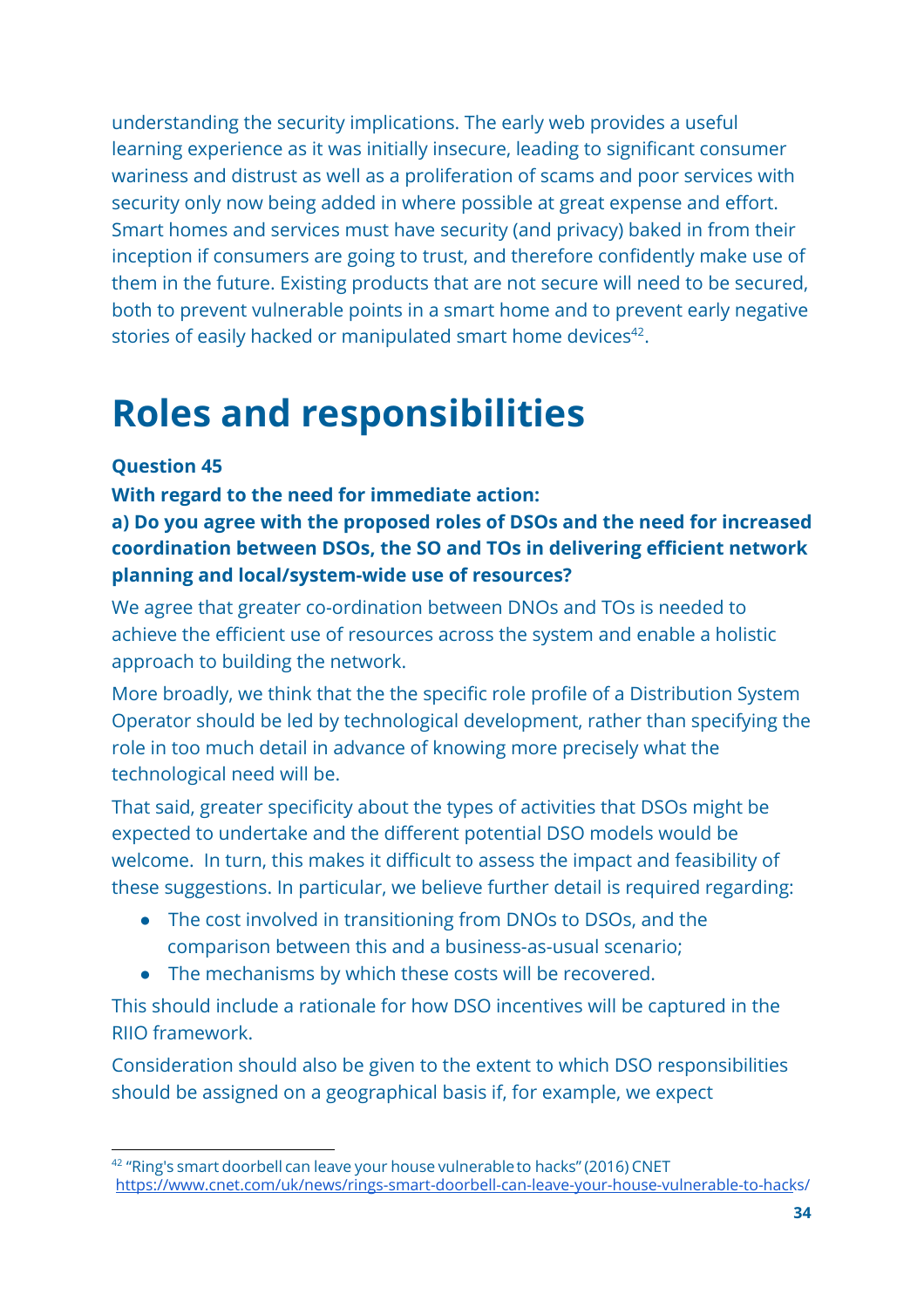distributed generation to have a higher take up in some parts of the country than others.

Further thinking should also be devoted to the role of independent distribution network operators (IDNOs). While there are currently only 14 operating in the UK, their role is expected to increase in future. Their future role should be included in future analysis.

### <span id="page-35-0"></span>**Innovation**

#### <span id="page-35-1"></span>**Question 48**

#### **Do you think these are the right areas for innovation funding support? Please state reasons or, if possible, provide evidence to support your answer**

The available budget of £50 million of funding over five years appears relatively limited, so it will be important that BEIS leverages in external funding where it can and that it concentrates its efforts on providing financial support where it will make a real difference in determining whether projects go forward or not.

We see particular value in BEIS funding residential trialling of automated DSR. While DSR has started to penetrate business consumer markets, it has made no impact in the household market to date. As a consequence, the potential implications for household consumers, both good and bad, of the development of such a market is particularly poorly understood. There are major challenges here around ensuring joined up consumer protection. For example, if an automated device is erroneously switched on or off, it may be difficult for consumers to understand whether the fault lies with their energy supplier, their telecoms provider or their appliance manufacturer - all of whom are separately regulated. There are also challenges around creating products that are simple enough to be consumer friendly but offer enough value to encourage or reward consumers for changing behaviour. It is unlikely that most consumers have a detailed understanding of the usage level and pattern of many household devices, particularly in a pre smart meter world, and understanding their assumptions and expectations on what demand they can move, and how much they would need to be rewarded to make such behavioural changes, would be useful. We suggest that such a study may also wish to consider who in a smart goods world customers' relationship would or should be with: suppliers, networks or equipment manufacturers?

Of the other areas identified, we see some value in BEIS bringing forward innovation funding on reducing storage costs and conducting vehicle to grid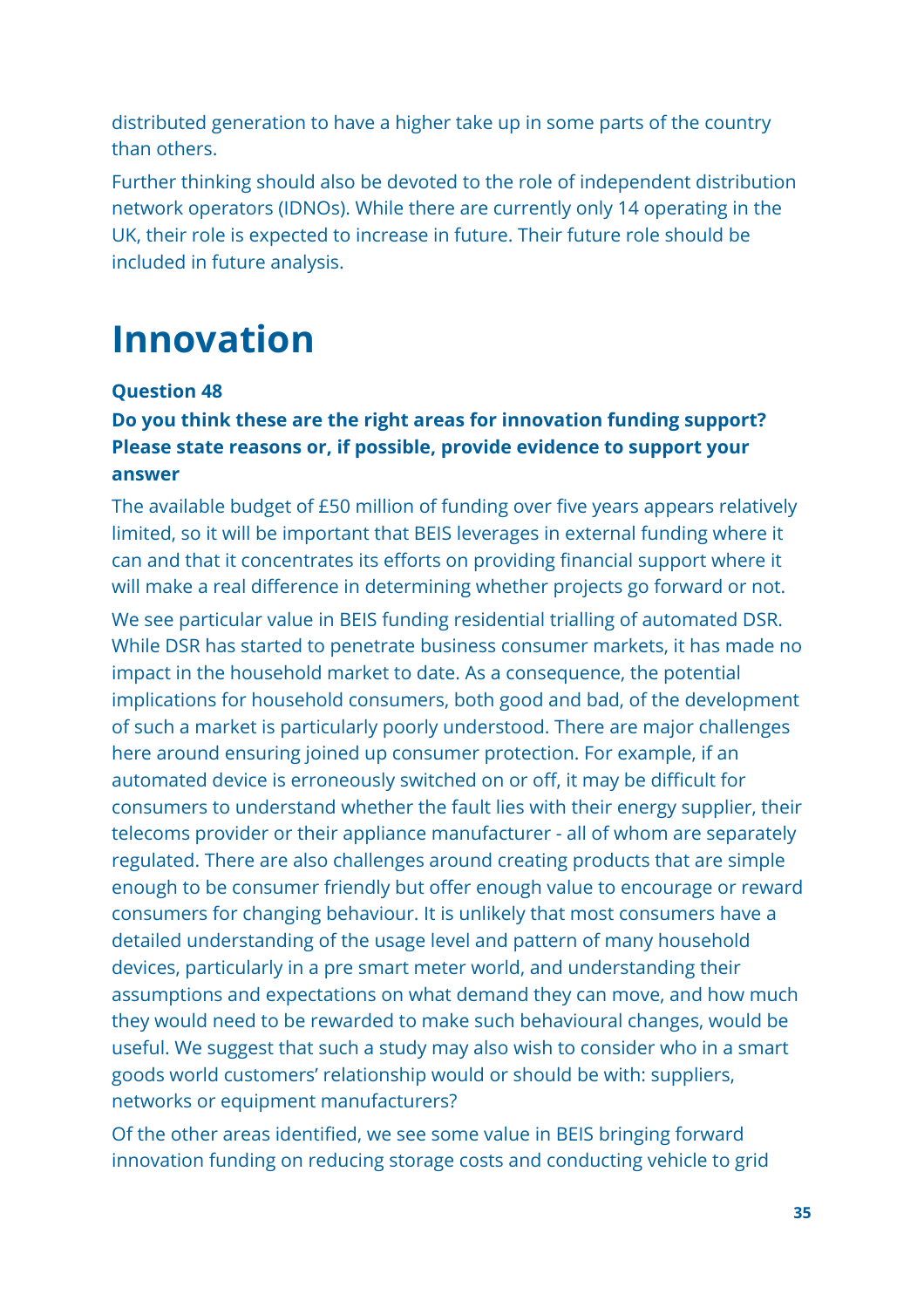demonstrations. The option value to consumers in both areas is potentially very significant in shaving peak demands, coping with intermittency and reducing network investment. Projects in both areas have already been conducted by distribution networks using LCNF / NIC funding, and are also the subject of research efforts elsewhere in the world focused on cost reduction, so the key here will be in ensuring that any BEIS funding provides additional learning/benefits above and beyond any such projects funding through the price control mechanisms. It may be worth considering whether some of those projects can, or should, be joint funded through a combination of NIC and BEIS funding rather than being wholly funded through the NIC.

While we agree that there is potentially significant consumer benefit to consumers from developing flexibility trading/optimisation platforms, we see this as a less obvious candidate for BEIS to fund. This is because the impediments to such developments do not appear to be an absence of capital investment but of gaps in the commercial proposition - developing products, building trading platforms, bringing buyers and sellers together, etc. We think BEIS and Ofgem can play a valuable role here, but it is likely to be through the form of identifying and resolving regulatory and legislative barriers to trading flexibility rather than seed funding the platforms themselves.